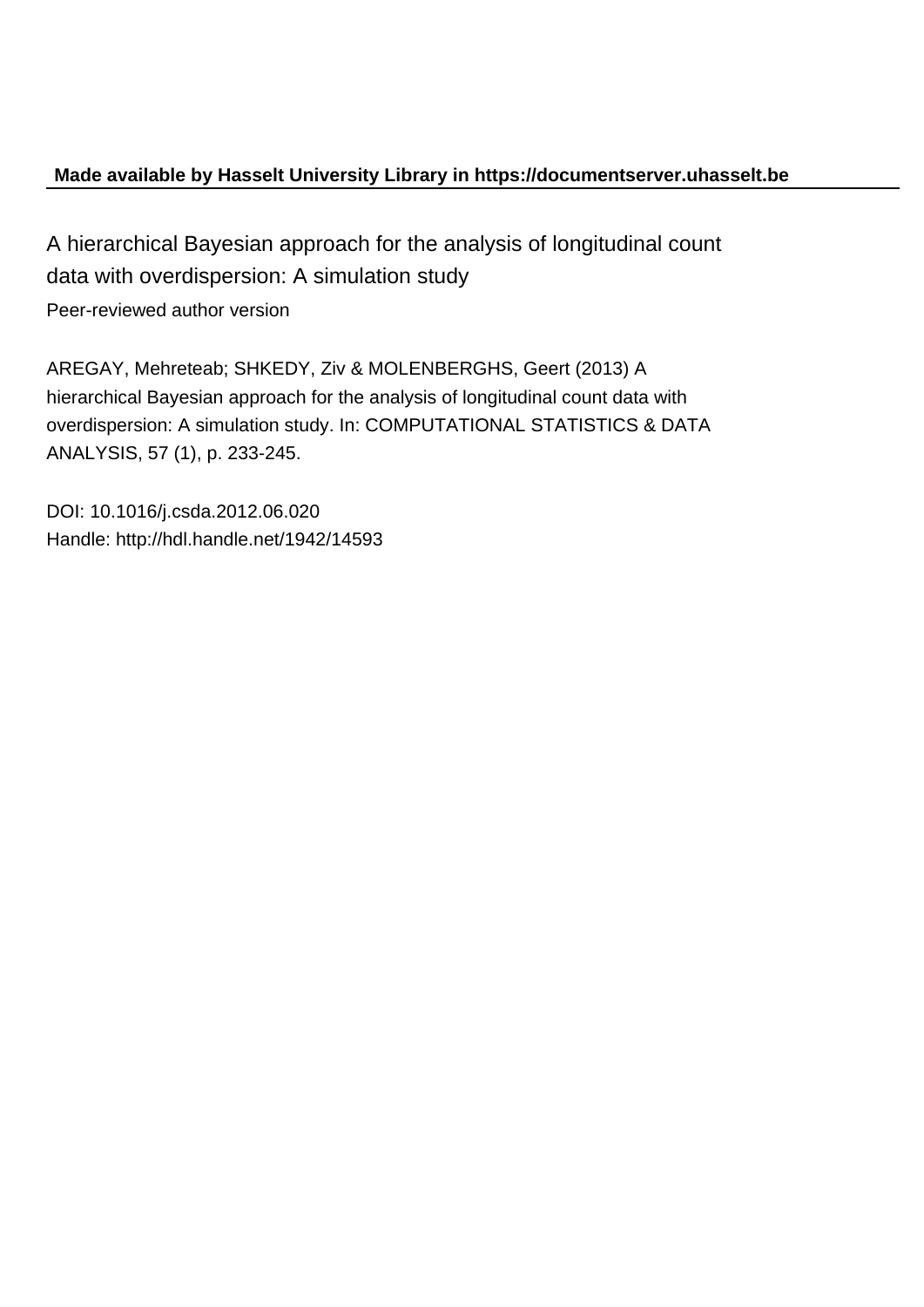# A Hierarchical Bayesian Approach for the Analysis of Longitudinal Count Data with Overdispersion: A Simulation Study

Mehreteab Aregay<sup>a</sup>, Ziv Shkedy<sup>b</sup>, Geert Molenberghs<sup>b,a</sup>

a I-BioStat, Katholieke Universiteit Leuven, Leuven, Belgium b I-BioStat, Universiteit Hasselt, Diepenbeek, Belgium

## Abstract

In sets of count data, the sample variance is often considerably larger or smaller than the sample mean, known as a problem of over- or underdispersion. The focus is on hierarchical Bayesian modeling of such longitudinal count data. Two different models are considered. The first one assumes a Poisson distribution for the count data and includes a subject-specific intercept, which is assumed to follow a normal distribution, to account for subject heterogeneity. However, such a model does not fully address the potential problem of extra-Poisson dispersion. The second model, therefore, includes also random subject and time dependent parameters, assumed to be gamma distributed for reasons of conjugacy. To compare the performance of the two models, a simulation study is conducted in which the mean squared error, relative bias, and variance of the posterior means are compared.

Keywords: Deviance information criteria, Hierarchical Poisson-Normal model (HPN), Hierarchical Poisson-Normal overdispersed model (HPNOD), Overdispersion.

# 1. Introduction

In medical research, data are often collected in the form of counts, e.g., corresponding to the number of times that a particular event of interest occurs. A common model for count data is the Poisson model, which is rather restrictive, given that variance and mean are equal. Often, in observed count data, the sample variance is considerably larger (smaller) than the sample mean — a phenomenon called overdispersion (underdispersion). Generically, this is referred to as extra-(Poisson)-dispersion (Iddi and Molenberghs 2012). If not appropriately accounted for, extra-dispersion may cause serious flaws in precision estimation, and inferences based there upon (Breslow, 1990). However, such excess variation has little effect on estimation of the regression coefficients of primary interest (Cox, 1983).

One of the approaches to this problem is to assume a specific, flexible parametric distribution for the Poisson means associated with each observed count. Margolin *et al.* (1981) assumed a gamma mixing distribution for the Poisson means which leads to the negative binomial model. The advantage of this parametric approach is that parameter estimates may be obtained by maximum

Email address: Correspondence: I-BioStat, Universiteit Hasselt, Agoralaan 1, B-3590 Diepenbeek, Belgium; geert.molenberghs@uhasselt.be (Geert Molenberghs)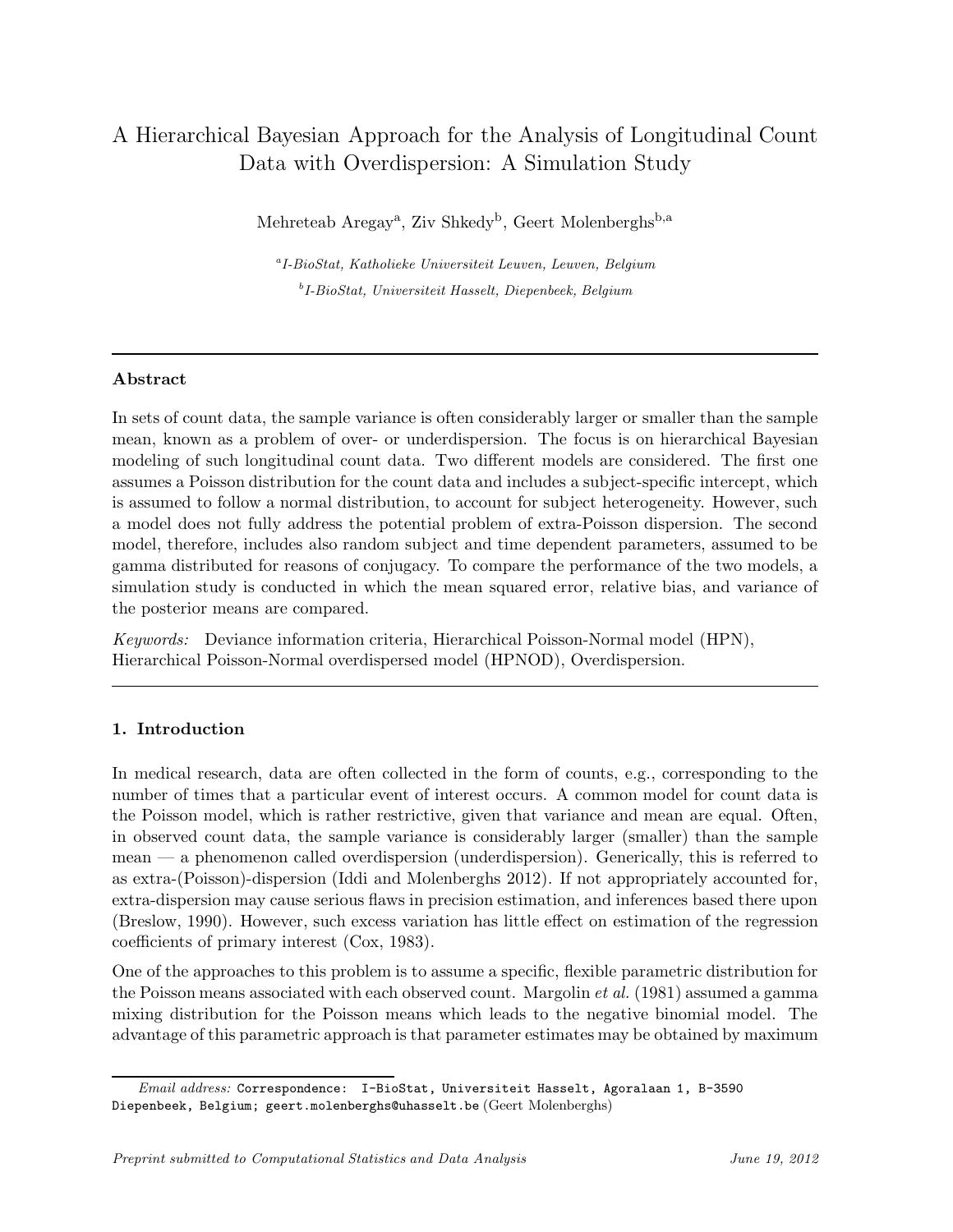likelihood, leading to estimates that are asymptotically normal, consistent, and efficient if the parametric assumptions are accurate (Cramér, 1946; Wald, 1949).

Under conditions discussed by Cox (1983), maximum likelihood methods maintain high efficiency for modest amounts of extra-dispersion, even when not explicitly accounted for in the parametric model. Pocock et al. (1981) proposed an intermediate solution, via maximum likelihood, to the problem of fitting regression models to tables of frequencies when the residual variation is substantially larger than would be expected from assumptions. Williams (1982) proposed a moment method for logistic linear models, and Breslow (1984) used the method proposed by Pocock et al. (1981) and Williams (1982) for log-linear models. Furthermore, the quasilikelihood method, which can be considered a moment method, was applied for overdispersion by McCullagh and Nelder (1989) and Wedderburn (1974). The asymptotic properties of all these moment method for extra-binomial and extra-Poisson variation were studied by Moore (1986).

For modeling longitudinal count data with overdispersion, similarly to Zeger (1988), Thall and Vail (1990) developed a mixed-effects approach in which the regression coefficients are estimated by generalized estimating equation and the variance component is estimated using method of moments. This may be viewed as an extension of Liang and Zeger's (1986) model for longitudinal count data. Variance components are generally of broad interest (Pryseley et al. 2011).

Besides, Booth et al. (2003) and Molenberghs et al. (2007) brought together both modeling strands and allowed at the same time correlation between repeated measures and overdispersion in the counts. This work was extended by Molenberghs et al. (2010) to data types different from counts. Molenberghs et al. (2007) termed their model the combined model. All of these authors conducted parameter estimation and inferences using a likelihood paradigm. In contrast, this paper takes a likelihood perspective. In particular, two versions of a hierarchical Poisson model for longitudinal count data are studied. The first one includes subject-specific random effects to account for subject heterogeneity (a conventional generalized linear mixed model) and the second one includes an additional parameter accounting for overdispersion, generated through an additional gamma distributed random effect (a combined model). The two models are applied to real longitudinal count data and compared using a simulation study.

This paper proceeds as follows. In Section 2, the motivating study is described, which comprises a set of data on epileptic patients. The statistical methodologies is laid out in Section 3. In Section 4, the dataset is analyzed, followed by a simulation study in Section 5.

# 2. The Epilepsy Data

The data set used in this study is obtained from 89 epileptic patients that are randomized into either placebo or novel anti-epileptic drug (AED), in combination with one or two other AED's after a 12-week run-in period. 45 patients were assigned to the placebo group, the rest to AED. This is a double-blind, parallel group multi-center study. Patients were measured weekly and followed during 16 weeks. That said, some patients were measured up to 27 weeks. The aim of the study was to compare between the groups, the number of seizures experienced during the last week. Note that there are relatively few observations from 20 weeks onwards. Table 1 shows the number of measurements at a selection of time-points. These data were used as one of the three illustrating examples in Booth et al. (2003) who also considered models for longitudinally observed counts that accommodate, at the same time, overdispersion and correlation between repeated measures; for a more elaborate discussion regarding the data, refer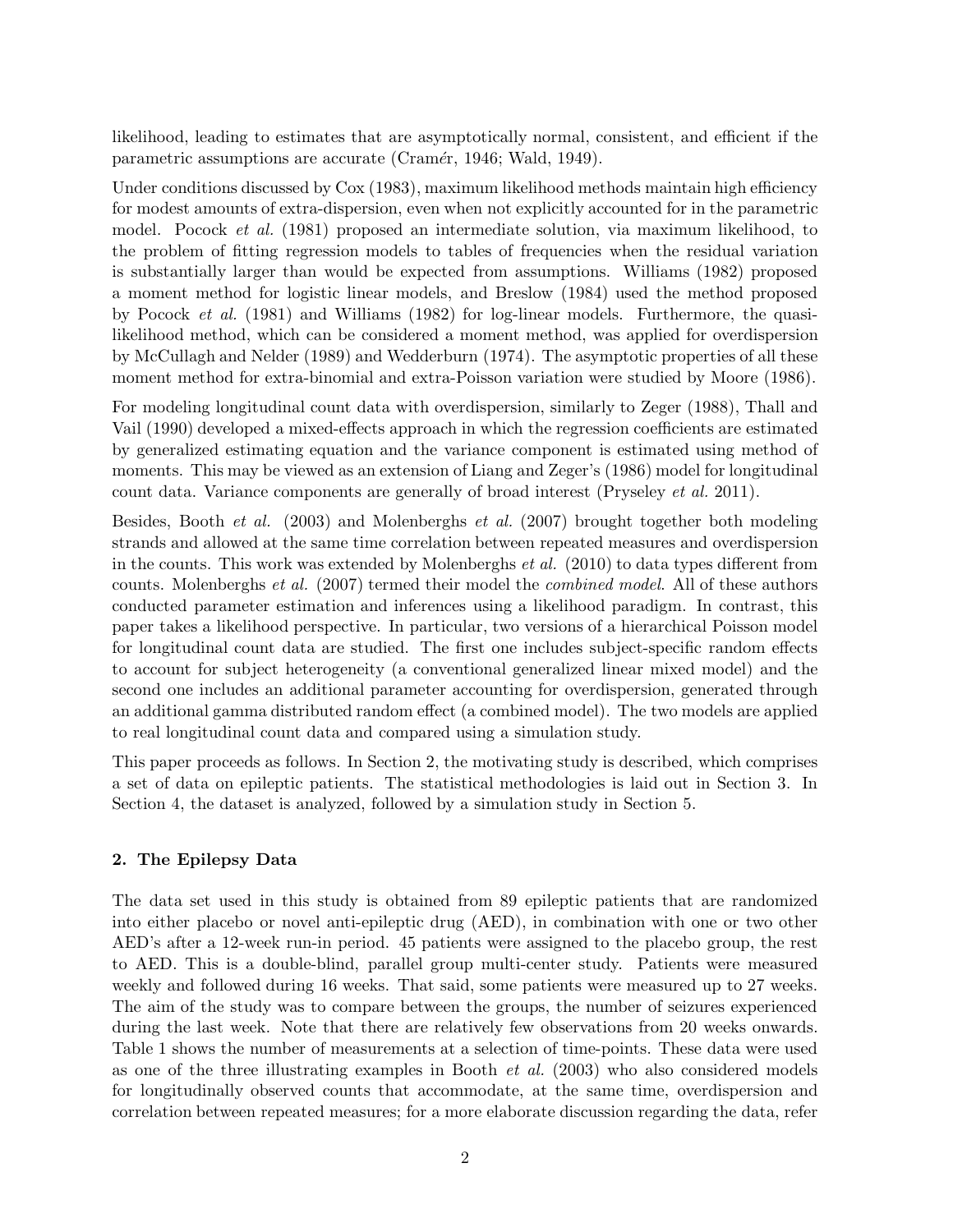|      | $#$ Observations |           |       |  |  |  |  |  |
|------|------------------|-----------|-------|--|--|--|--|--|
| Week | Placebo          | Treatment | Total |  |  |  |  |  |
| 1    | 45               | 44        | 89    |  |  |  |  |  |
| 5    | 42               | 42        | 84    |  |  |  |  |  |
| 10   | 41               | 40        | 81    |  |  |  |  |  |
| 15   | 40               | 38        | 78    |  |  |  |  |  |
| 16   | 40               | 37        | 77    |  |  |  |  |  |
| 17   | 18               | 17        | 35    |  |  |  |  |  |
| 20   | 2                | 8         | 10    |  |  |  |  |  |
| 27   |                  | 3         | 3     |  |  |  |  |  |

Table 1: Epilepsy Data. Number of measurements available at a selection of time points, for both treatment groups separately.

Table 2: Sample mean (Sample variance) at a selection of time-points, for both treatment groups separately.

|      | mean (variance) |              |
|------|-----------------|--------------|
| Week | Placebo         | Treatment    |
| 1    | 3.17(17.19)     | 3.55(26.39)  |
| 3    | 3.56(27.87)     | 5.25(157.45) |
| 5    | 3.14(14.86)     | 2.33(8.66)   |
| 10   | 2.44(8.30)      | 4.63(109.37) |
| 15   | 3.30(47.49)     | 3.47(55.28)  |
| 16   | 1.90(6.55)      | 2.38(22.63)  |
| 17   | 2.61(14.84)     | 3.94(143.56) |
| 19   | 11.60 (644.30)  | 1.00(2.00)   |
| 20   | 2.50(4.50)      | 1.13(2.41)   |
| 27   |                 | 2.33(16.33)  |

to Faught et al. (1996) and Molenberghs et al. (2007). The individual profile curves for both arms is shown in Figure 1 and reveals substantial variability between subjects; the graphs also show the presence of rather extreme values. It was noticed that there was up and down behavior in the mean evolution. Specifically, on average, there was a substantially higher number of epileptic seizures on week 19 in the placebo group than in the treatment group (Figure 2). The observed variances at each week are shown in Figure 2. Notice that there is very high variability in week 19 in the placebo group.

To gain insight into the extent of overdispersion, the sample mean and sample variance at each week for the treatment and placebo group was calculated (Table 2). Clearly, the sample variance is much larger than the sample mean, underscoring the presence of overdispersion in the data. This effect is evident as well from the scale of the mean evolution and variance structure in Figure 2.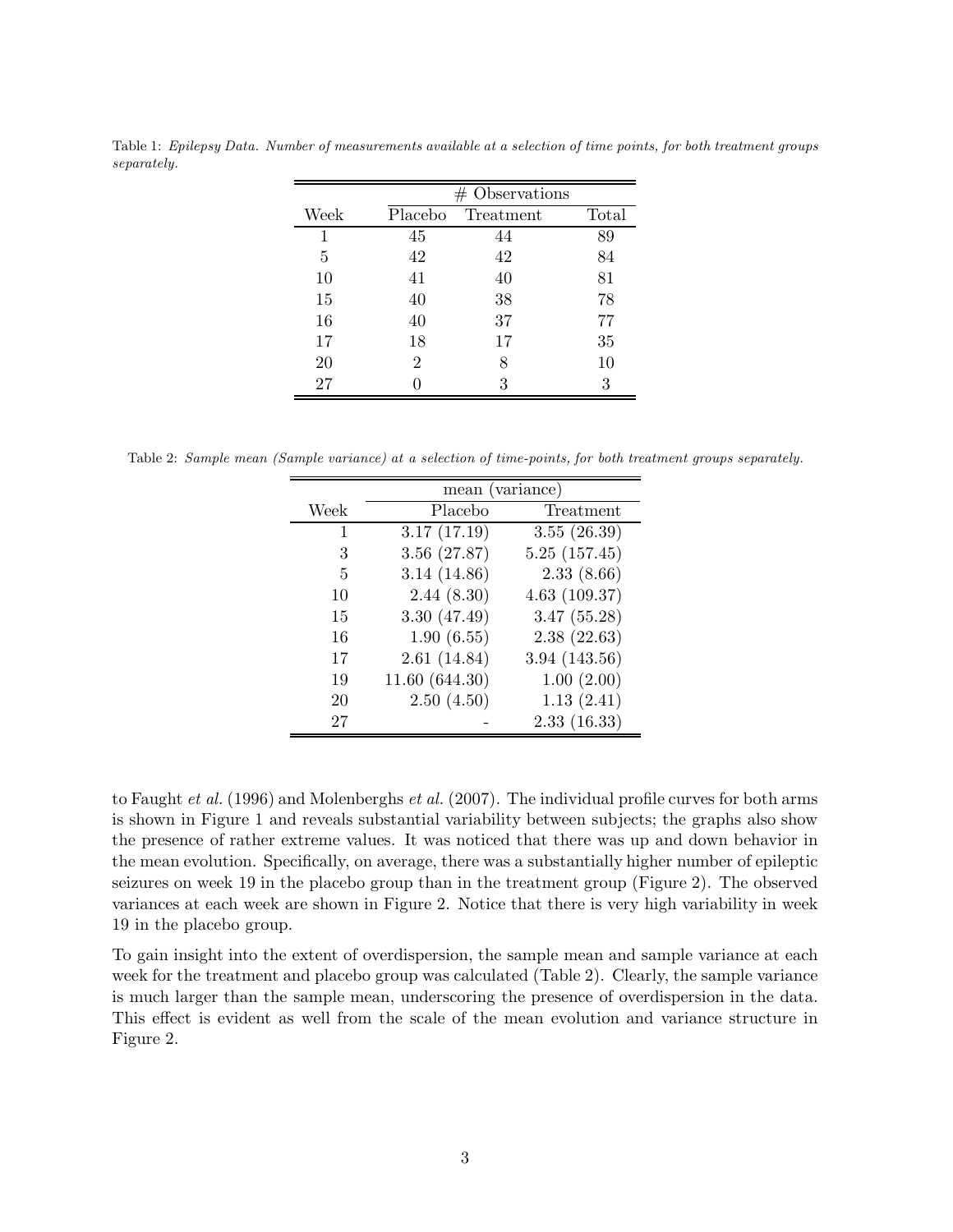Individual Profile



Figure 1: Individual profiles of the epilepsy data for both treatment groups

#### 3. A Hierarchical Poisson Normal Model with Extra-dispersion

Let  $Y_{ij}$  represent the number of epileptic seizures that patient i experiences during week j,  $i = 1, 2, \ldots, 89$  and  $j = 1, 2, \ldots, n_i$ , where  $n_i$  is the number of repeated measurements for patient i. There are 1419 measurements available in total. We assume the following hierarchical Poisson-Normal model (HPN):  $Y_{ij} \sim \text{Poisson}(\lambda_{ij} | b_i)$  with

$$
\eta_{ij} = \log(\lambda_{ij}) = \beta_{00} \times I_i + \beta_{01} \times (1 - I_i) + \beta_{10} \times I_i \times t_{ij} + \beta_{11} \times (1 - I_i) \times t_{ij} + b_i, \quad (1)
$$

where  $I_i$  is an indicator variable which takes value 1 for a treated subject and 0 for a placebo subject. Hence, the mean response is given by

$$
E(Y_{ij}|b_i) = \begin{cases} \beta_{00} + \beta_{10} \times t_{ij} + b_i, & \text{if active,} \\ \beta_{01} + \beta_{11} \times t_{ij} + b_i, & \text{if placebo.} \end{cases}
$$

Here,  $\beta = (\beta_{00}, \beta_{01}, \beta_{10}, \beta_{11})'$  is the parameter vector of the fixed effects and  $b_i$  is the subjectspecific parameter. Independent, non-informative prior distributions for both  $\beta$  and  $b_i$  are used:  $b_i \sim N(0, \sigma_b^2)$  and  $\beta_{lk} \sim N(\mu_{lk}, \sigma_{\beta_{lk}}^2)$ , for  $l = 0, 1, k = 0$  (treatment) or 1 (placebo). To complete the specification of the hierarchical model, assume the following hyper-prior distributions:  $\sigma_b^{-2} \sim G(0.01, 0.01)$  and  $\sigma_{\beta}^{-2}$  $\beta_{lk}^{-2} \sim G(0.01, 0.01)$  Non-informative independent normal priors  $\mu_{lk} \sim N(0; 100, 000)$  were specified for the prior means of the components of  $\beta$  (Gelman 2006).

The hierarchical model specified above assumes that the sources of variability associated with the response variable is related to the Poisson distribution and the subject heterogeneity. For Poisson regression, this is often not the case and extra variability is called for. A number of early extensions of the HPN models have been proposed by Breslow (1984) and Lawless (1987). A commonly encountered step is to allow an overdispersion parameter  $\phi \neq 1$ , so that  $\text{Var}(Y) = \phi \mu$ .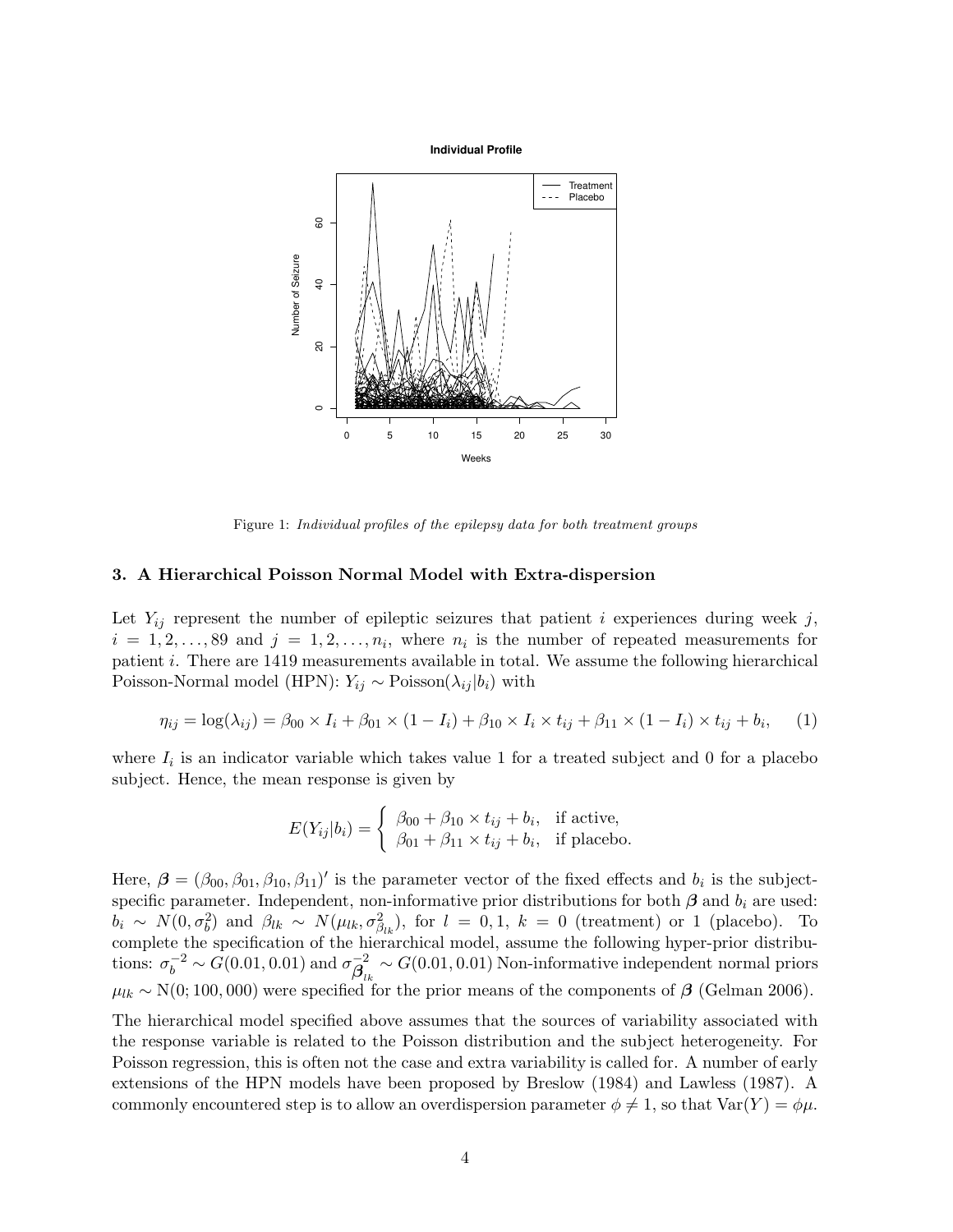

Figure 2: Mean evolution over time (left panel) and variance structure (right panel) of the epilepsy data for both treatment groups

This is similar to the moment-based approach, though such moments may arise from a random sum of Poisson variables, a point made by Hinde and Demétrio (1998a) and Hinde and Demétrio (1998b). Molenberghs et al. (2007) as well discussed an extension to the HPN model that account for extra-dispersed count data (HPNOD model). This is effectuated by adding a multiplicative dispersion parameter to the mean structure, i.e.,

$$
Y_{ij} \sim \text{Poisson}(\lambda_{ij}\theta_{ij}|b_i, \theta_{ij}), \qquad (2)
$$

$$
\eta_{ij} = \log(\lambda_{ij}). \tag{3}
$$

Hence, the Poisson parameter in (2) has two components. The first is identical to the linear predictor in (1) and is expressed as (3) and captures covariate dependence, while the second one captures overdispersion. It is assumed that  $\theta_{ij} \sim \text{Gamma}(\alpha, 1/\alpha)$ . Thus,  $E(\theta_{ij}) = \alpha^2$ and  $\text{Var}(\theta_{ij}) = \alpha^3$ . Molenberghs *et al.* (2007) assumed that the components  $\theta_{ij}$  of the vector  $\theta_i = (\theta_{i1}, \theta_{i2}, \dots, \theta_{in_i})'$  are independent. Note that for  $1/\alpha \to \infty$ ,  $\text{Var}(\theta_{ij}) \to 0$ , and the above HPNOD model is reduced to the HPN model. The same prior distributions for the parameters as discussed in Section 3 were used. In addition, a uniform distribution  $U(0, 100)$  was considered as the prior distribution of  $\alpha$ .

Breslow and Clayton (1993) analyzed the epilepsy data set from Thall and Vail (1990) by considering the covariates: logarithm of baseline seizure count, treatment, logarithm of age, visit, and the treatment by log(base) interaction. Similarly, the model specified in (1) is extended with these effects. The resulting HPN is:

$$
Y_{ij} \sim \text{Poisson}(\lambda_{ij}|b_i),
$$
  
\n
$$
\eta_{ij} = \log(\lambda_{ij}) = \beta_0 + \beta_1 \times I_i + \beta_2 \times \log(\text{base}_i) + \beta_3 \times t_{ij} + \beta_4 \times \log(\text{age}_i)
$$
  
\n
$$
+ \beta_5 \times I_i \times t_{ij} + \beta_6 \times I_i \times \log(\text{base}_i) + b_i.
$$
\n(4)

Likewise, the HPNOD becomes:

$$
Y_{ij} \sim \text{Poisson}(\lambda_{ij}\theta_{ij}|b_i, \theta_{ij}),
$$
  
\n
$$
\eta_{ij} = \beta_0 + \beta_1 \times I_i + \beta_2 \times \log(\text{base}_i) + \beta_3 \times t_{ij} + \beta_4 \times \log(\text{age}_i)
$$
  
\n
$$
+ \beta_5 \times I_i \times t_{ij} + \beta_6 \times I_i \times \log(\text{base}_i) + b_i.
$$
\n(5)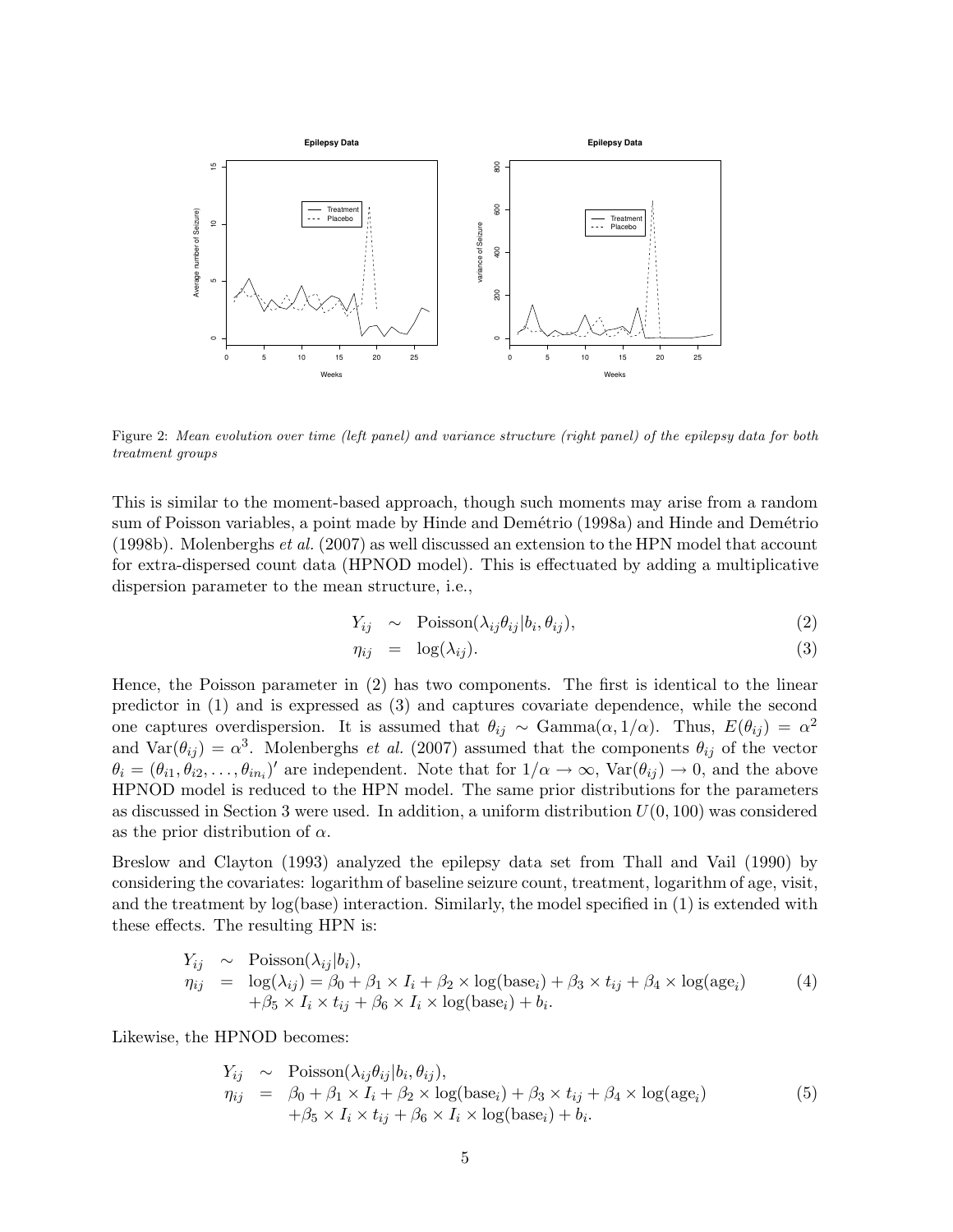To aid convergence when fitting the HPN and HPNOD models (4) and (5), respectively, the covariates log(base), log(age), and  $I_i \times \log(\text{base}_i)$  were centered about their mean. The same prior distribution was considered for the parameters as in (1) and (2).

## 4. Analysis of the Epilepsy Data Set

The model discussed in Section 3 was fitted using the R2Winbugs package. A MCMC simulation of 100,000 iterations from which the first 10,000 were considered to be the burn-in period and discarded from analysis, was used to estimate the model parameters. For both models, convergence was assessed using trace plots, estimated potential scale reduction factor,  $\hat{R}$ , and Brooks, Gelman and Rubin's (BGR) plot (Gelman and Rubin, 1992). Model selection was done using the Deviance Information Criteria; DIC (Gelman et al., 2004). Diagnostic plots for all parameters considered were studied and indicated convergence for all model parameters. The BGR plot indicates convergence for all model parameters. Moreover, the estimated potential scale reduction factor  $R$  values for all the parameters were close to one, which indicates convergence for all model parameters.

The posterior means for parameters and DIC values are presented in Table 3. The DIC values of the HPNOD model (4830.54) is smaller than that of the HPN model (6047.67), which indicates that the first model is to be preferred.

The posterior mean for the variance of the random effects obtained for the HPNOD model is equal to 1.152 (credible interval [0.829;1.598]) slightly smaller than the posterior mean obtained for the HPN model, which is 1.213 (credible interval [0.882;1.657]). Figure 3 shows the scatter plot of the estimated posterior means  $\bar{b}_i$ , obtained from the HPN and HPNOD models. The agreement between both sets is striking but not unexpected. Because the overdispersion random effect enters the linear predictor as an additional component in the intercept, it does not distort the interpretation of the random effecs  $b_i$ , a point on which will be elaborated in Section 5.2.3.

The posterior mean for  $\alpha$  is equal to 2.48, which implies that  $Var(\theta_{ij}) = 2.48^3 = 15.3$  and  $E(\theta_{ij}) = 2.48^2 = 6.21$ . Figure 4 shows the posterior distribution of  $\bar{\theta}_{ij}$ , the posterior mean of the overdispersion parameter for the ith subject at the jth occasion. it is noticeable that the empirical mean is

$$
E(\bar{\theta}_{ij}) = \frac{1}{1419} \sum_{i=1}^{89} \sum_{j=1}^{n_i} \bar{\theta}_{ij} = 6.21,
$$

which equals 2.48<sup>2</sup>, as reported in Table 3, and as it should. Further, only 5 from  $\bar{\theta}_{ij}$  (out of 1419) are smaller than 1. This indicates overdispersion. It is observed that there are differences in the parameter estimates between the HPN and HPNOD models. The estimated posterior means for the intercept for both treatment groups obtained for the HPN models are positive, while the sign is reversed for the intercept obtained for the HPNOD model. However, the slope parameters obtained from both models have similar magnitude and sign. On the other hand, both models produce non-significant values for the difference and ratio in slopes.

The posterior summary statistics for the model specified by (4) and (5) are shown in Table 4. Similar to the model in (1) and (2), the DIC value for the HPNOD (4833.79) is smaller than the DIC value for the HPN (6049.19) model, which establishes that the first model fits better. The posterior mean of  $\alpha$  was equal to 2.495, indicating substantial overdispersion in the data. Note that the variance of the random effect for both HPN and HPNOD is approximately 0.4. Given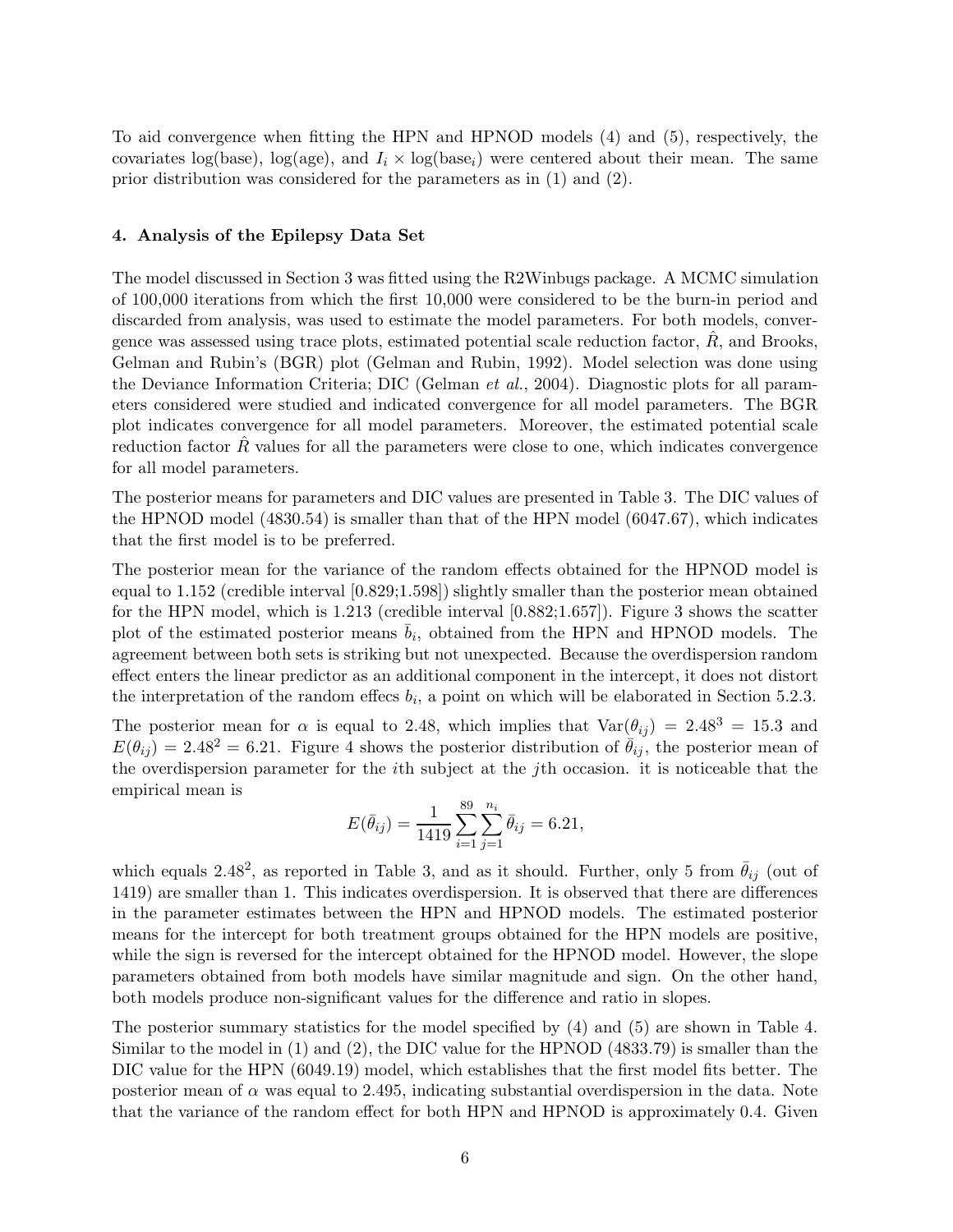| Parameter                   | <b>SD</b><br>Mean |           |            | MC error | 95% Credible interval |            | Rhat               |                    |            |      |
|-----------------------------|-------------------|-----------|------------|----------|-----------------------|------------|--------------------|--------------------|------------|------|
|                             |                   |           |            |          |                       |            |                    |                    |            |      |
|                             | <b>HPN</b>        | Comb      | <b>HPN</b> | Comb     | <b>HPN</b>            | Comb       | <b>HPN</b>         | Comb               | <b>HPN</b> | Comb |
| $\beta_{00}$                | 0.6441            | $-1.184$  | 0.1686     | 0.2494   | 0.0033                | 0.0063     | (0.306, 0.971)     | $(-1.676, -0.702)$ | 1.00       | 1.00 |
| $\beta_{01}$                | 0.8243            | $-0.8717$ | 0.1709     | 0.2493   | 0.0033                | 0.0063     | (0.494, 1.164)     | $(-1.353, -0.376)$ | 1.00       | 1.00 |
| $\beta_{10}$                | $-0.0120$         | $-0.0114$ | 0.0043     | 0.0074   | 2.17E-05              | $6.86E-05$ | $(-0.021, -0.004)$ | $(-0.023, 0.003)$  | 1.00       | 1.00 |
| $\beta_{11}$                | $-0.0143$         | $-0.0252$ | 0.0044     | 0.0072   | $2.22E-05$            | 7.12E-05   | $(-0.023, -0.006)$ | $(-0.039, -0.009)$ | 1.00       | 1.00 |
| $\sigma^2$                  | 1.213             | 1.152     | 0.1993     | 0.1929   | $6.44E-04$            | 7.09E-04   | (0.882, 1.657)     | (0.829, 1.598)     | 1.00       | 1.00 |
| $\beta_{10}$ - $\beta_{11}$ | 0.0023            | 0.0128    | 0.0062     | 0.0107   | 3.06E-05              | 9.84E-05   | $(-0.009, 0.014)$  | $(-0.008, 0.034)$  | 1.00       | 1.00 |
| $\beta_{10}/\beta_{11}$     | 0.9544            | 0.5398    | 4.272      | 3.883    | 0.0086                | 0.0089     | (0.227, 2.367)     | $(-0.126, 1.648)$  | 1.08       | 1.05 |
| $\alpha$                    |                   | 2.48      |            | 0.2138   |                       | 0.0060     |                    | (2.096, 2.938)     | 1.00       | 1.00 |
| $_{\rm DIC}$                | 6047.57           | 4830.54   |            |          |                       |            |                    |                    |            |      |

Table 3: Epilepsy Data. Posterior summary statistics for the HPN and HPNOD

the strong overdispersion in the data (Table 2), the advantage of using HPNOD over HPN is that the overdispersion not captured by the normal random effect can be accommodated. In line with expectation, both models produced similar results for the slopes. The difference in intercepts is not worrisome; this point is addressed in the next section.

Further, both models show that there is an effect of baseline seizure rate and time on the number of epileptic seizures. However, it was found that the treatment and its interaction with the baseline seizure count and time do not have a significant effect on the response. These models produce also non-significant value for age.

Note that the Monte Carlo error quantifies the efficiency of the posterior sample mean for the corresponding population estimand. As a rule of thumb, a Monte Carlo error  $< 1 - 5\%$  of the posterior standard deviation is requested. It is clear from Tables 3 and 4 that the Monte Carlo error for all parameters satisfies this rule of thumb.

Table 4: Epilepsy Study. posterior summary statistics using HPN and HPNOD model with covarites Age, base, time, treatment by base interaction and treatment by time interaction.

| Parameters   | Sd<br>Mean |              |            | MC error     | 95% Credible interval | Rhat         |                      |                      |            |              |
|--------------|------------|--------------|------------|--------------|-----------------------|--------------|----------------------|----------------------|------------|--------------|
|              |            |              |            |              |                       |              |                      |                      |            |              |
|              | <b>HPN</b> | <b>HPNOD</b> | <b>HPN</b> | <b>HPNOD</b> | <b>HPN</b>            | <b>HPNOD</b> | <b>HPN</b>           | <b>HPNOD</b>         | <b>HPN</b> | <b>HPNOD</b> |
| $\beta_0$    | 0.9691     | $-0.7611$    | 0.2488     | 0.3099       | 0.0075                | 0.0095       | (0.4867, 1.464)      | $-1.355, -0.1556$    | 1.01       | 1.02         |
| $\beta_1$    | $-0.4984$  | $-0.5664$    | 0.4612     | 0.4815       | 0.0143                | 0.0150       | $(-1.414.0.3857)$    | $(-1.502, 0.3538)$   | 1.01       | 1.01         |
| $\beta_2$    | 0.9518     | 0.9566       | 0.1239     | 0.131        | 0.0033                | 0.0036       | (0.7023, 1.194)      | (0.6969, 1.209)      | 1.01       | 1.00         |
| $\beta_3$    | $-0.0139$  | $-0.0236$    | 0.0044     | 0.0076       | $2.22E-05$            | 1.06E-04     | $(-0.0226, -0.0052)$ | $(-0.0385, -0.0086)$ | 1.00       | 1.00         |
| $\beta_4$    | $-0.0186$  | $-0.0292$    | 0.2672     | 0.268        | 0.0036                | 0.0036       | $(-0.5478, 0.5061)$  | $(-0.5477, 0.5082)$  | 1.00       | 1.00         |
| $\beta_5$    | 0.0007     | 0.0086       | 0.0062     | 0.0107       | $4.99E-04$            | 1.49E-04     | (-0.0114, 0.0128)    | $(-0.0123, 0.0295)$  | 1.00       | 1.00         |
| $\beta_6$    | 0.0392     | 0.0353       | 0.1706     | 0.1756       | 0.0053                | 0.0055       | $(-0.287, 0.3786)$   | $(-0.2987, 0.3738)$  | 1.00       | 1.00         |
| $\sigma^2$   | 0.4111     | 0.3868       | 0.0078     | 0.0790       | $4.46E-04$            | $4.81E-04$   | (0.2826.0.5865)      | (0.2565, 0.565)      | 1.00       | 1.00         |
| $\alpha$     |            | 2.495        |            | 0.2083       |                       | 0.0058       |                      | (2.116, 2.935)       | 1.01       | 1.00         |
| $_{\rm DIC}$ | 6049.19    | 4833.79      |            |              |                       |              |                      |                      |            |              |

## 5. Simulation Study

In this section, a simulation study is presented, conducted to evaluate the performance of the models discussed above with and without adjustment for extra-dispersion.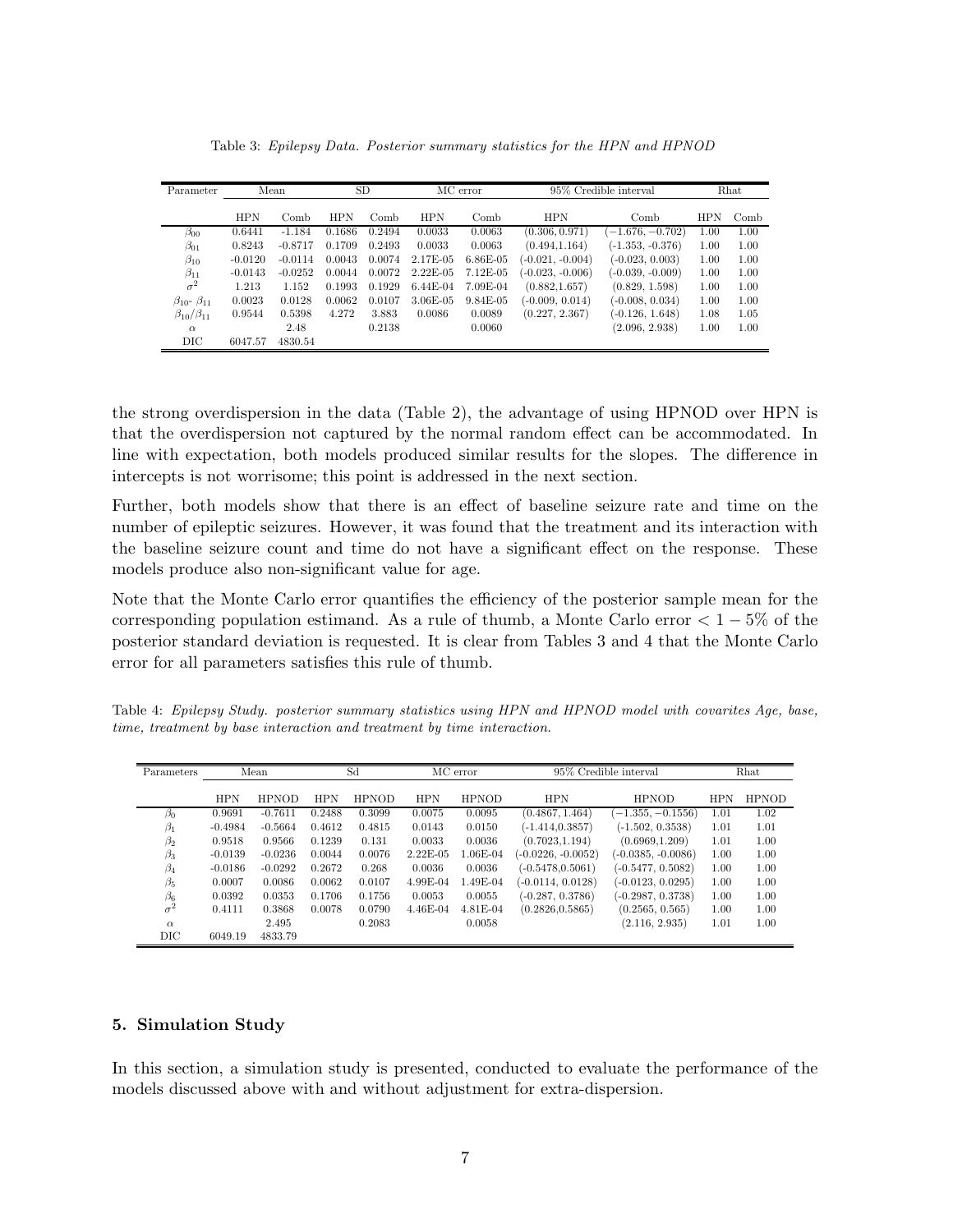

Figure 3: A plot of the random-effect estimates obtained from HPN (x-axis) versus the random effect obtained from the HPNOD  $(y-axis)$ , for the analysis of epilepsy data set

#### 5.1. Setup of the Simulation Study

Different settings were considered in this simulation study. The steps for the first setting are as follows: (1) Data are generated from a Poisson distribution with mean  $\theta_{ij}\lambda_{ij}$ . For the extradispersion parameter,  $\theta_{ij} \sim \text{Gamma}(\alpha, 1/\alpha)$  was assumed. High, moderate, and low overdispersion levels were induced by setting  $\alpha = 0.25; 1; 25$ , respectively. Additionally, data without overdispersion were generated as well, i.e.,  $\theta_{ij} = 1$ . Note that the mean structure for  $\lambda_{ij}$  was the same as defined in (4), with true values  $(\beta_{00}, \beta_{01}, \beta_{10}, \beta_{11}) = (2, -2, 0.05, 0.2)$ . These values are chosen to have induce covariate effects and opposite sign for the intercept. To check for robustness, different true values for the regression coefficients in the second and third settings were used. The main focus was be on the other model parameters, as well as on sample and cluster sizes. The intra-cluster correlation was varied by specifying different values for the standard deviation parameter of the random-effects term, i.e., equal to either 0.1 or 0.5. Two covariates were used; treatment and time. Each subject forms a cluster. Initially, all clusters were equal in size, with cluster sizes 2, 5, 10, and 20. Sample sizes in this setting were equal to 30, 60, and 120 subjects. Half of the individuals were placed in the treatment arm, with the other half in the placebo group. This setting led to  $4 \times 4 \times 2 \times 3 = 96$  different scenarios. (2) Both the HPN and HPNOD models are fitted, using Bayesian methods; (3) The first and second steps were repeated 100 times for each scenario. (4) The bias was calculated, relative bias, variance, and MSE of the parameters, and compared both models.

The second setting was similar to the aforementioned one except for  $\beta_{10} = -0.2$ , which allows opposite signs for the slopes. The true values of the third setting were taken from the results of the epilepsy data set, that is,  $\beta_{00} = 0.655$ ,  $\beta_{01} = 0.9112$ ,  $\beta_{10} = -0.0118$ , and  $\beta_{11} = -0.0248$ . This leads to a total of  $4 \times 2 \times 2 = 16$  scenarios for  $\alpha$ ,  $\sigma^2$  and  $\beta$ . In this setting,  $n = 60$  and the cluster size is equal to 10. Evidently, the algorithmic steps in these settings are the same as in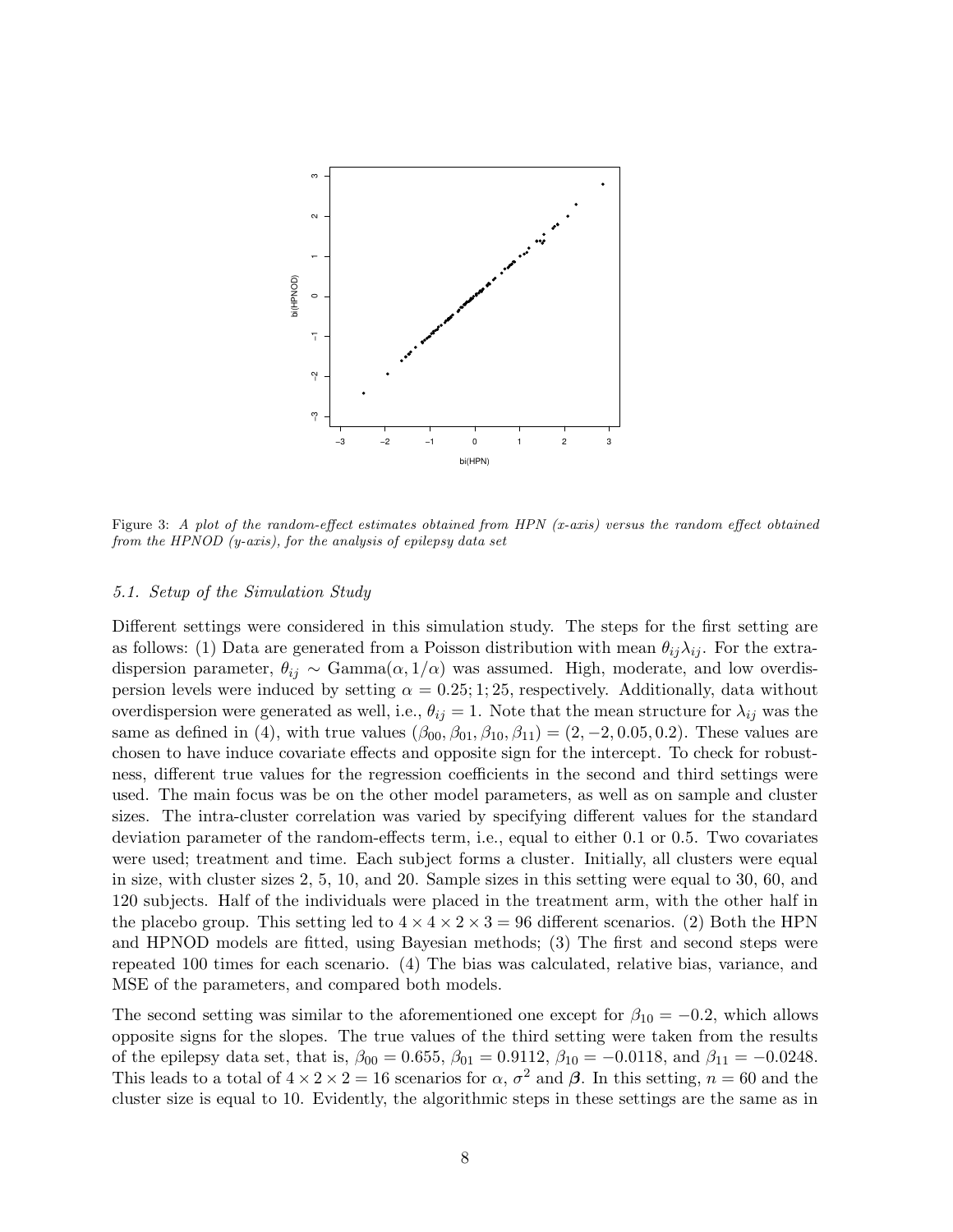

Figure 4: Kernel density for the posterior distribution of  $\bar{\theta}_{ij}$  for the analysis of epilepsy data set. The vertical dashed line is the mean of  $\bar{\theta}_{ij}$ 

the first setting.

For each simulated dataset, the model was estimated using 60,000 MCMC iterations from which the first 30,000 were considered burn in and discarded from analysis. The number of chains was 1.

#### 5.2. Simulation Results

#### 5.2.1. Effect on  $\alpha$  and  $\sigma$

For the first simulation study with  $n = 60$ , for all settings with overdispersion, the MSE for  $\sigma$ for the HPNOD model is smaller or equal to that for the HPN model, as can be clearly seen from Figures 5 and 6. Besides, for all settings, the MSE of the overdispersion parameter  $\alpha$ increases when the overdispersion level increases. There is more bias in  $\alpha$  when there is low overdispersion. For the high overdispersion scenario, the MSE of the HPN model for  $\beta_{00}$  and  $\beta_{01}$  is smaller than the MSE obtained for the HPNOD model. Note that, when the level of overdispersion is moderate ( $\alpha = 1$ ), the MSE of  $\beta_{00}$  and  $\beta_{01}$  for the HPN model is slightly smaller compared with the MSE obtained for the HPNOD model. For the low  $(\alpha = 25)$  and no  $(\alpha \to \infty)$  overdispersion scenarios, the MSE for  $\beta_{00}$  and  $\beta_{01}$  obtained for the HPN model is much smaller than the MSE obtained for the HPNOD model. However, for all levels of overdispersion, the MSE for the slope parameters  $\beta_{10}$  and  $\beta_{11}$  is of the same magnitude for the two models (Table 5; see Supplementary Appendix). The findings for HPN and HPNOD were similar for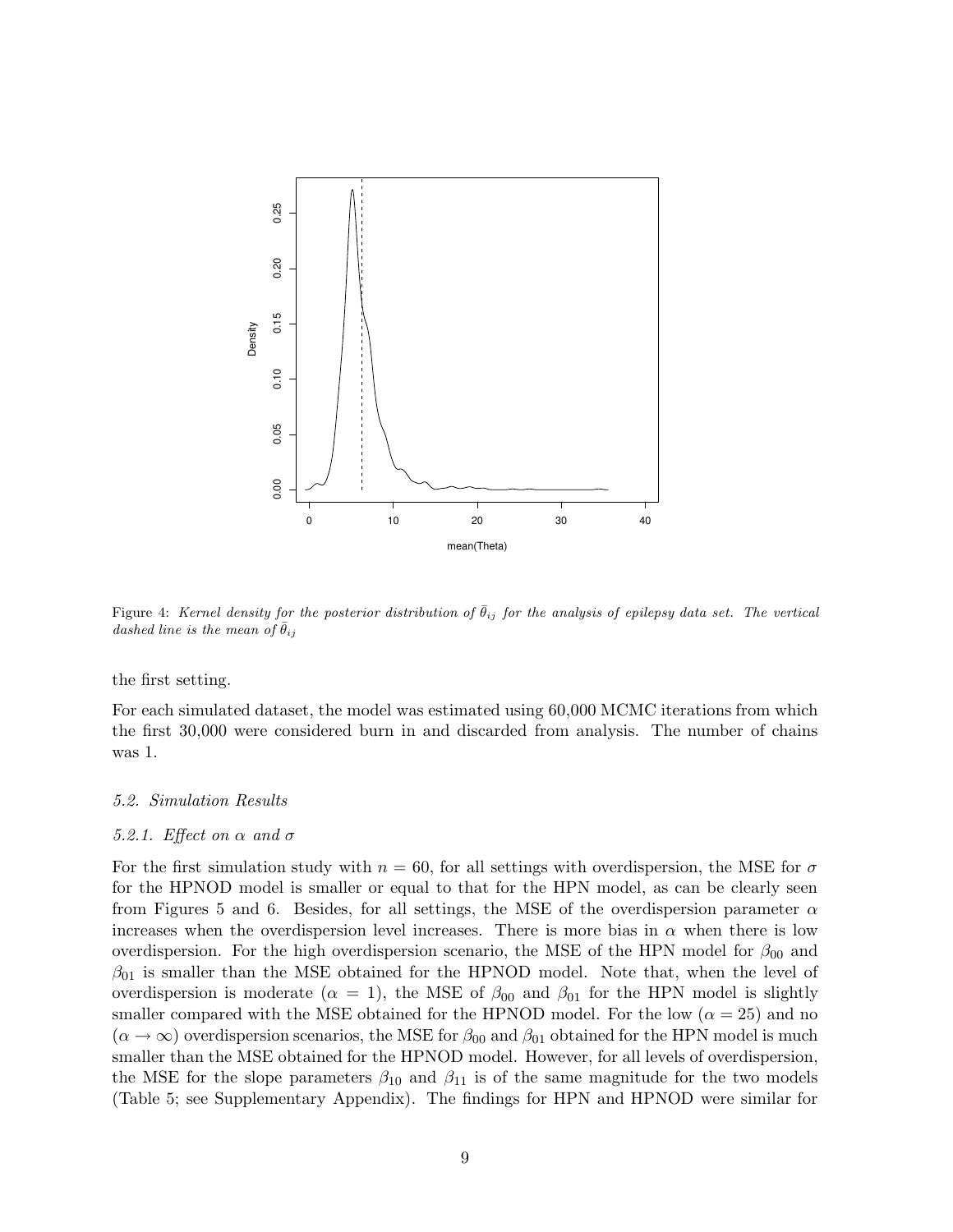$\sigma = 0.1$  and  $\sigma = 0.5$ , except that the estimates were slightly more precise and unbiased for  $\sigma = 0.5$  (Table 5, see Supplementary Appendix).

## 5.2.2. Effect of Sample Size and Cluster Size

The results obtained for both models indicate that, as expected, the MSE, variance, and bias decrease as the sample size increase (Figures 5, 6, and 7, see Supplementary Appendix). Note that for the low overdispersion scenario, for a cluster size of 2, the HPN model introduces high variance and MSE for  $\beta_{01}$  and  $\beta_{11}$ . On the other hand, if the data are generated without overdispersion, for clusters of size 2, the HPNOD model results in high variability and MSE value for  $\beta_{01}$  and  $\beta_{11}$ . This suggests caution, for both models, with small cluster size

## 5.2.3. Effect of β

To check the robustness of the simulation result with regard to the true values of  $\beta$ , two additional scenarios were considered. The findings (see Supplementary Appendix) were similar to the previous findings for the first scenario in Section 5.2.1.

Furthermore, data were generated according to the model specified in (1) and (2) with unbalanced time points (unequal cluster size), similar to the epilepsy data set as discussed in Section 2. In this setting, 60 individuals were considered over variable numbers of periods of time up to a maximum of 27 time points. Half of the individuals were assigned to the treatment group. The true values for the regression coefficients were also here  $\beta = (2, -2, 0.05, 0.2)$ , while the standard deviation of the random effects was 0.1 and 0.5. The results are shown in Table 6. One notices that the bias, relative bias, variance, and MSE were similar to that of the first scenario (Section 5.2.1). Also 30 and 120 individuals with unbalanced time points were considered, and the results (details not shown) were similar to the balanced time points case with the same number of individuals. Additionally, to gauge the effect of the standard deviation of the random effect,  $\sigma = 2$  was employed. The findings were very close to these of  $\sigma = 0.5$  (details not shown).

To assess the effect of assigning patients randomly to the treatment group, a completely randomized design was used. Each patients has equal probability of being assigned either to the treatment or to the placebo group. Data were generated according to (1) and (2) and both the HPN and the HPNOD model were fitted for each simulated data set. The true values for the regression coefficients were also here  $\beta = (2, -2, 0.05, 0.2)$ , while the standard deviation of the random effects was 0.1 and 0.5. Initially, a sample size of 60 subjects was used, together with clusters of size 10. The results are shown in Table 7. It can be clearly seen that the results are similar to the previous setting with the exception that, for the data generated with low overdispersion level ( $\alpha = 25$ ), the bias and MSE of  $\alpha$  in this setting were smaller than the previous one. However, the conclusions which can be drawn from these results are similar to these for the earlier scenarios. Note that the sample size was varied to 60 and 120 subjects, while the cluster sizes were set to 2, 5, and 20. The results, omitted for brevity, are similar.

In general, when there is low overdispersion and when the data are generated without overdispersion, the HPN revealed more precise and unbiased estimates than HPNOD for the intercepts, while there was similar precision and unbiasedness in the slopes. This is not unexpected, because there are three contributions to the intercept in a Poisson model with normal and overdispersion random effects. Indeed, it can be shown (details omitted), that the marginal expectation of the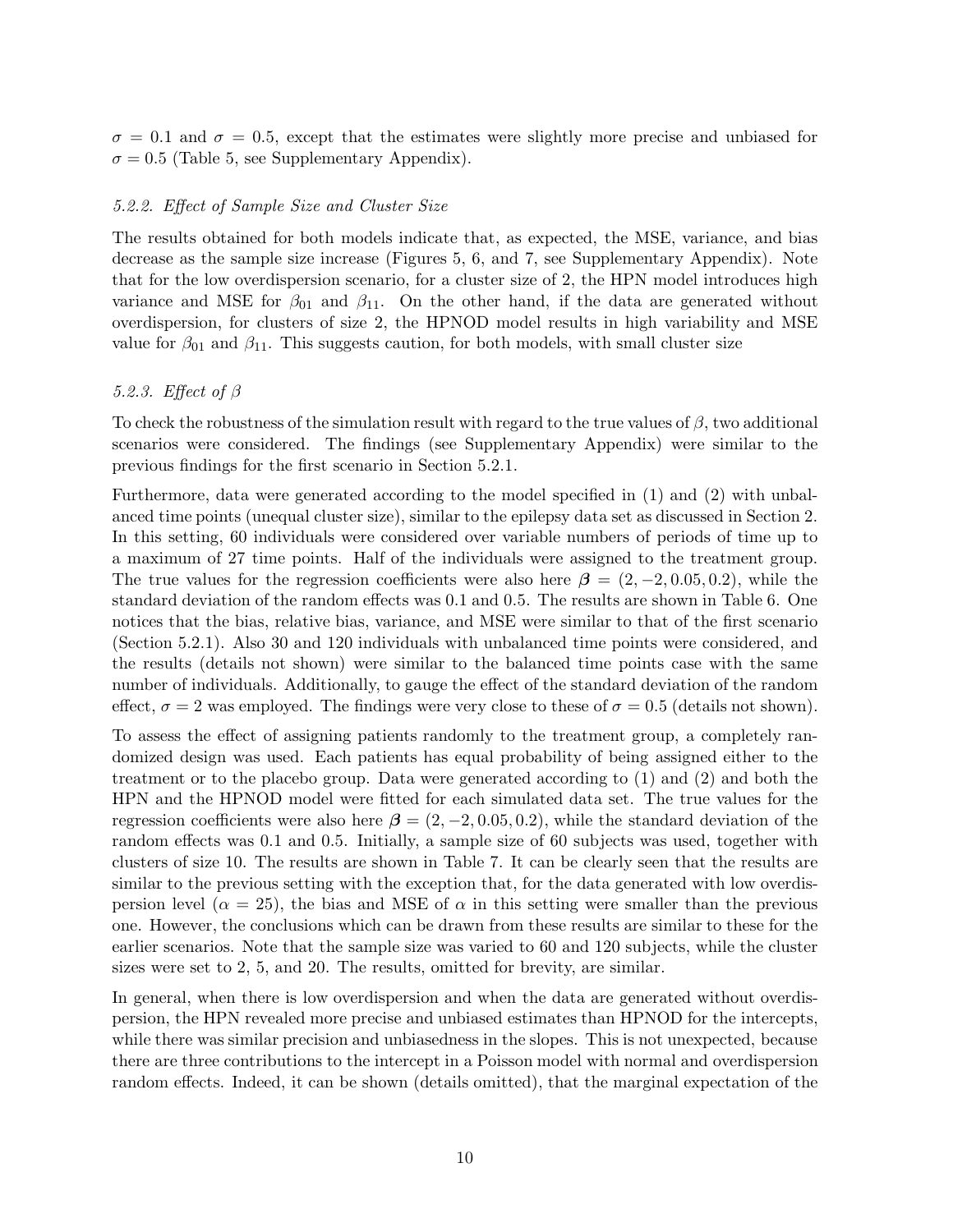

Figure 5: Simulation Study. Comparison of the MSE of the standard deviation of the random effects for different cluster sizes, using the HPN model (solid line) and HPNOD (dashed line). The x-axis represents the value of  $\alpha$ which shows the amount of overdispersion amount and the y-axis represents the MSE.  $n = 60$ 

count in the HPNOD equals

$$
E(Y_{ij}) = e^{\log E(\theta_{ij}) + \mathbf{x}'_{ij}\beta + \frac{1}{2}\sigma^2}.
$$

Hence,  $\log E(\theta_{ij}) + \beta_0 + 0.5\sigma^2$  form the intercept. When comparing the HPN and HPNOD, not simply  $\beta_0$ , but rather  $\beta_0 + \log E(\theta_{ij})$  ought to be compared. With this in mind, the bias in the intercept becomes an apparent bias. No such phenomenon plays for the other covariate effects. On the other hand, the HPNOD revealed less biased and precise estimates than the HPN for  $\sigma$ . Besides, for all simulation settings, except for clusters of size 2, the MSE and bias of all the parameters obtained from HPN increases when the overdispersion level increases. This indicates that HPN is not performing well when there is high overdispersion.

The aforementioned issue with the intercept also shows through the correlation structure of the various contributions. For example, when there is low overdispersion and when the data are generated without overdispersion, the correlation between the intercept and overdispersion parameter  $\alpha$  was calculated to be more than 0.94 (Table 8).

To select the best model, the DIC for the HPN and HPNOD was calculated for each data set. When  $\alpha$  is equal to 0.25, the mean DIC value of the 100 data set for the HPN was 7314 which is too large when compared with the mean DIC value of the HPNOD model: 1629. Similarly, the DIC value of the HPN model when  $\alpha = 1$  was higher than the DIC value for the HPNOD. Furthermore, when  $\alpha = 25$  the DIC value for the HPN is higher than for the HPNOD. This suggests that the HPNOD is performing better when there is overdispersion. On the other hand, when the data are generated without overdispersion, the HPNOD has slightly smaller DIC value than the HPN (Table 5 and Figure 8). This indicates that when the data are generated without overdispersion, both models perform similarly.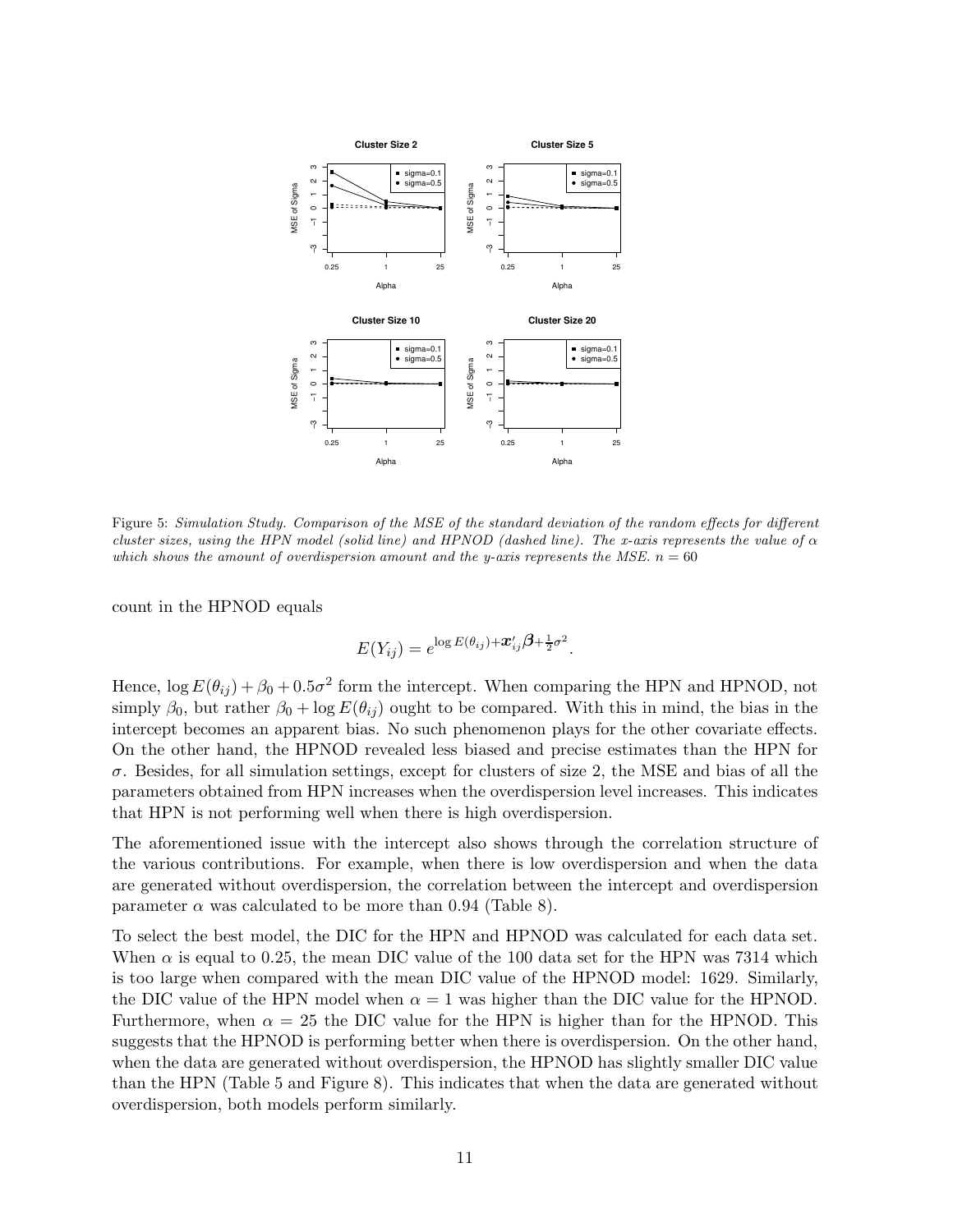| σ   | Parameter    |             |                  | 0.25             |                  | $\alpha$<br>1    |             | 25               |             | $\alpha\rightarrow\infty$ |
|-----|--------------|-------------|------------------|------------------|------------------|------------------|-------------|------------------|-------------|---------------------------|
|     |              |             | <b>GLMM</b>      | <b>HPNOD</b>     | <b>GLMM</b>      | <b>HPNOD</b>     | <b>GLMM</b> | <b>HPNOD</b>     | <b>GLMM</b> | <b>HPNOD</b>              |
| 0.1 | $\beta_{00}$ | Bias        | $-0.2116$        | 2.6697           | $-0.0343$        | $-0.104$         | 0.0031      | $-7.0672$        | $-0.0032$   | $-8.7611$                 |
|     |              | Rel.Bias    | $-0.1058$        | 1.3348           | $-0.0172$        | $-0.052$         | 0.0016      | $-3.531$         | $-0.0016$   | $-4.3806$                 |
|     |              | var         | 0.0757           | 0.1186           | 0.0191           | 0.0535           | 0.0032      | 0.6291           | 0.0028      | 0.0511                    |
|     |              | MSE         | 0.1205           | 7.2457           | 0.0203           | 0.0643           | 0.0032      | 50.511           | 0.0028      | 76.8                      |
|     | $\beta_{01}$ | Bias        | $-0.2395$        | 2.7100           | $-0.0559$        | $-0.0937$        | $-0.0617$   | $-7.0687$        | $-0.0309$   | $-8.8116$                 |
|     |              | Rel.Bias    | 0.1197           | $-1.355$         | 0.0279           | 0.0468           | 0.0308      | 3.534            | 0.0155      | 4.4058                    |
|     |              | var         | 0.1426           | 0.1789           | 0.0849           | 0.1142           | 0.0691      | 0.6546           | 0.0497      | 0.1060                    |
|     |              | <b>MSE</b>  | 0.1999           | 7.5233           | 0.088            | 0.1231           | 0.0731      | 50.621           | 0.0506      | 77.8                      |
|     | $\beta_{10}$ | <b>Bias</b> | $-0.0023$        | 0.0048           | $-0.002$         | 0.0014           | $-0.0015$   | 0.0004           | 0.0007      | $-0.0014$                 |
|     |              | Rel.Bias    | $-0.0466$        | 0.0961           | $-0.0406$        | 0.0272           | $-0.029$    | 0.0086           | 0.0138      | $-0.0284$                 |
|     |              | var         | 0.0021           | 0.0022           | 0.0005           | 0.0004           | < 0.0001    | < 0.0001         | < 0.0001    | < 0.0001                  |
|     |              | MSE         | 0.0021           | 0.0022           | 0.0005           | 0.0004           | < 0.0001    | < 0.0001         | < 0.0001    | < 0.0001                  |
|     | $\beta_{11}$ | <b>Bias</b> | $-0.0051$        | $-0.0043$        | $-0.0016$        | $-0.0055$        | 0.0046      | $-0.0022$        | 0.0028      | 0.0037                    |
|     |              | Rel.Bias    | $-0.0253$        | $-0.0215$        | $-0.0078$        | $-0.0276$        | 0.0232      | $-0.0011$        | 0.0138      | 0.0187                    |
|     |              | var         | 0.0031           | 0.0034           | 0.0018           | 0.0012           | 0.0011      | 0.0009           | 0.0008      | 0.0011                    |
|     |              | MSE         | 0.0031           | 0.0034           | 0.0018           | 0.0012           | 0.0011      | 0.0009           | 0.0008      | 0.0011                    |
|     | $\sigma$     | <b>Bias</b> | 0.6268           | 0.2106           | 0.2396           | 0.1339           | 0.0609      | 0.0606           | 0.0102      | 0.0122                    |
|     |              | Rel.Bias    | 6.2679           | 2.1061           | 2.396            | 1.3885           | 0.6089      | 0.6055           | 0.1021      | 0.1215                    |
|     |              | var         | 0.0073           | 0.0025           | 0.0017           | 0.0131           | 0.0003      | 0.0004           | 0.0003      | 0.0003                    |
|     |              | <b>MSE</b>  | 0.4001           | 0.0468           | 0.0592           | 0.031            | 0.0039      | 0.0078           | 0.0004      | 0.0005                    |
|     | $\alpha$     | <b>Bias</b> |                  | 0.0073           |                  | 0.0527           |             | 12.915           |             |                           |
|     |              | Rel.Bias    |                  | 0.0293           |                  | 0.0527           |             | 0.5166           |             |                           |
|     |              | Var         |                  | 0.0004           |                  | 0.0091           |             | 254.35           |             |                           |
|     |              | MSE         |                  | 0.0004           |                  | 0.0119           |             | 421.135          |             |                           |
|     | $_{\rm DIC}$ |             | 7313.68          | 1628.53          | 4131.24          | 2226.50          | 2154.22     | 2105.32          | 2062.11     | 2051.63                   |
| 0.5 |              | <b>Bias</b> | $-0.2116$        | 2.8153           | $-0.0095$        | $-0.0329$        | $-0.0123$   | $-6.9979$        | $-0.0032$   | $-8.8303$                 |
|     | $\beta_{00}$ | Rel.Bias    | $-0.1058$        | 1.4708           | $-0.0476$        | $-0.0165$        | $-0.0062$   | $-3.4989$        | 0.0016      | $-4.4152$                 |
|     |              | var         | 0.0758           | 0.1314           | 0.0369           | 0.0532           | 0.0126      | 0.851            | 0.0088      | 0.0438                    |
|     |              | MSE         | 0.1205           | 8.0576           | 0.046            | 0.0543           | 0.0128      | 49.8             | 0.0088      | 78                        |
|     | $\beta_{01}$ | Bias        | $-0.2395$        | 2.7409           | $-0.0869$        | $-0.0287$        | $-0.0319$   | $-7.0473$        | $-0.0681$   | $-8.8047$                 |
|     |              | Rel.Bias    | 0.1197           | $-1.3705$        | 0.0434           | 0.0143           | 0.0159      | 3.5236           | 0.0340      | 4.4024                    |
|     |              | var         | 0.1426           | 0.2374           | 0.0908           | 0.1253           | 0.0525      | 0.821            | 0.0667      | 0.1059                    |
|     |              | MSE         | 0.1999           | 7.7503           | 0.0983           | 0.1261           | 0.0535      | 50.5             | 0.0714      | 77.6                      |
|     | $\beta_{10}$ | <b>Bias</b> | $-0.0023$        | $-0.0040$        | 0.0057           | 0.0024           | < 0.0001    | $-0.0003$        | < 0.0001    | $-0.0002$                 |
|     |              | Rel.Bias    | $-0.0467$        | $-0.0805$        | 0.1141           | 0.0472           | < 0.0001    | $-0.0059$        | $-0.0011$   | $-0.0032$                 |
|     |              | var         | 0.0021           | 0.0018           | 0.0007           | 0.0005           | < 0.0001    | < 0.0001         | < 0.0001    | < 0.0001                  |
|     |              | <b>MSE</b>  | 0.0021           | 0.0018           | 0.0007           | 0.0005           | < 0.0001    | < 0.0001         | < 0.0001    | < 0.0001                  |
|     | $\beta_{11}$ | <b>Bias</b> | $-0.0051$        | 0.0026           | 0.0035           | 0.006            | 0.0011      | 0.0034           | 0.0066      | $-0.0028$                 |
|     |              | Rel.Bias    | $-0.0253$        | 0.0128           | 0.0174           | 0.0300           | 0.0056      | $-0.0059$        | 0.0328      | $-0.0140$                 |
|     |              | var         | 0.0031           | 0.0035           | 0.0015           | 0.0016           | 0.0007      | 0.0010           | 0.0009      | 0.0010                    |
|     |              | MSE         | 0.0031           | 0.0035           | 0.0015           | 0.0016           | 0.0007      | 0.0011           | 0.0009      | 0.0010                    |
|     | $\sigma$     | <b>Bias</b> | 0.2268           | $-0.0265$        | 0.1043           | $-0.0124$        | 0.0106      | $-0.0073$        | 0.0020      | $-0.0044$                 |
|     |              | Rel.Bias    | 0.4536           | $-0.0531$        | 0.2087           | $-0.0247$        | 0.0213      | $-0.0146$        | 0.0040      | $-0.0087$                 |
|     |              | var         |                  |                  |                  |                  | 0.0041      |                  | 0.0031      |                           |
|     |              | MSE         | 0.0073<br>0.0587 | 0.0168<br>0.0175 | 0.0056<br>0.0165 | 0.0069<br>0.0071 | 0.0042      | 0.0033<br>0.0034 | 0.0031      | 0.0035<br>0.0035          |
|     |              |             |                  |                  |                  |                  |             |                  |             |                           |
|     | $\alpha$     | Bias        |                  | 0.0021           |                  | 0.0087           |             | 12.5088          |             |                           |
|     |              | Rel.Bias    |                  | 0.0085           |                  | 0.0087           |             | 0.5044           |             |                           |
|     |              | Var         |                  | 0.0006           |                  | 0.0081           |             | 335              |             |                           |
|     |              | MSE         |                  | 0.0006           |                  | 0.0082           |             | 492              |             |                           |
|     | DIC          |             | 7935.78          | 1625.49          | 4374.21          | 2240.69          | 2207.83     | 2152.35          | 2097.15     | 2090.63                   |

Table 5: Summary of the simulation result of  $n = 60$ ,  $t = 10$  for over dispersed data with different  $\alpha$  values and without over dispersion data with HPN and HPNOD

## 6. Concluding Remarks

A Bayesian inferential route was proposed for the HPNOD (and the HPN), and compared the performance of the HPN and HPNOD models on data generated with and without overdispersion. A Bayesian approach was adopted. When the data are generated with high overdispersion levels, the HPN model leads to higher bias and less precise estimates for the variance of the random effect  $(\sigma^2)$  than the HPNOD. HPN and HPNOD produce similar results for the slopes.

HPNOD and HPN provide similar bias and precision for the slopes and for the random effects variance  $\sigma$ . To check the problem with the intercept estimates using the HPNOD model, the correlation between the parameters was calculated.

The intercepts between the two models cannot be directly compared, but only indirectly, given that it takes the form  $\log E(\theta_{ij}) + \beta_0 + 0.5\sigma^2$  in the HPNOD and  $\beta_0 + 0.5\sigma^2$  in the HPN.

A Deviance Information Criterion (DIC) was applied to check the overall performance of both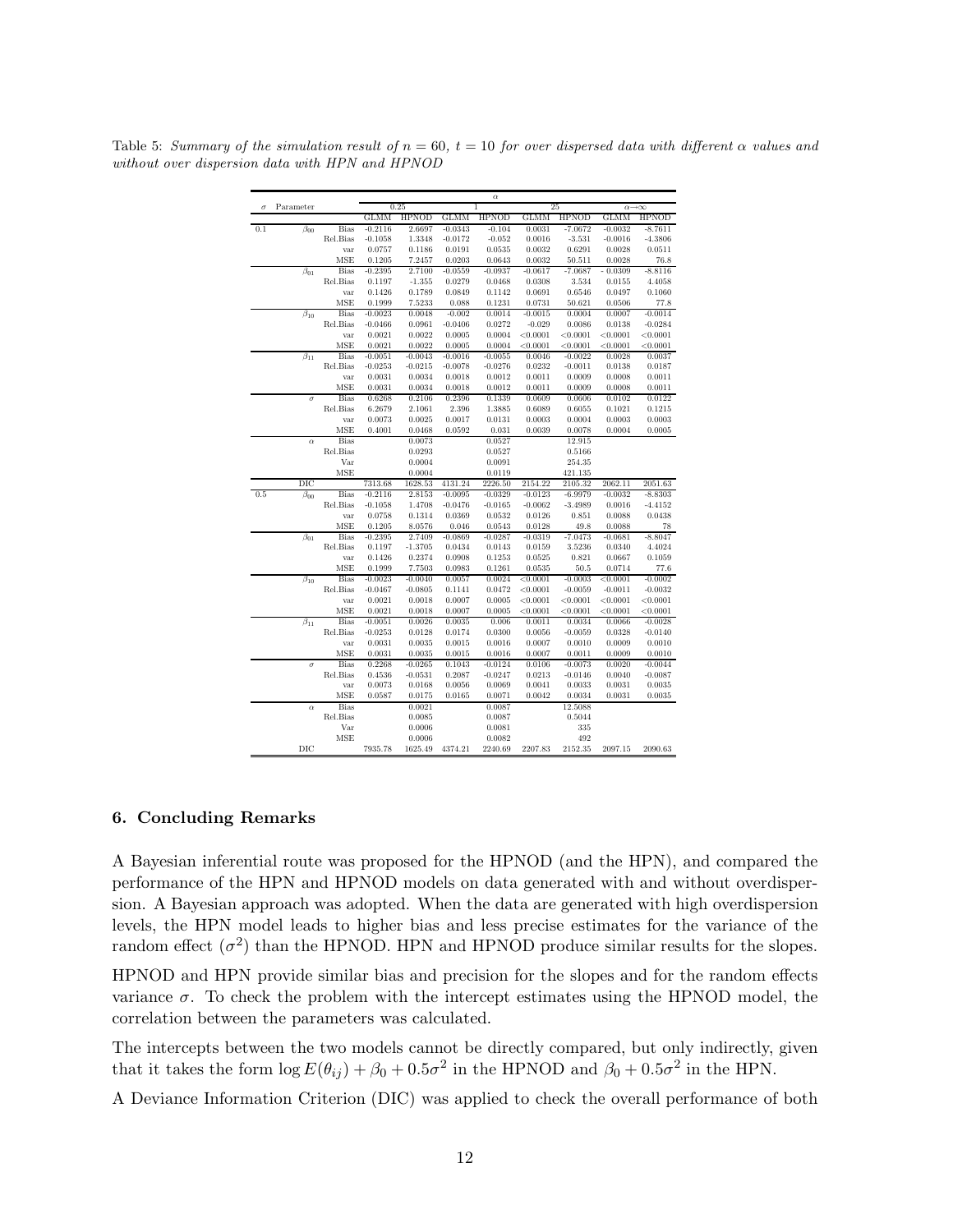| 0.25<br>25<br>ī<br>$\alpha\rightarrow\infty$<br>$\sigma$<br><b>HPN</b><br><b>HPNOD</b><br><b>HPN</b><br><b>HPNOD</b><br><b>HPN</b><br><b>HPNOD</b><br><b>HPN</b><br><b>HPNOD</b><br>Bias<br>$-0.2742$<br>2.7185<br>$-0.057$<br>$-0.0025$<br>$-0.0023$<br>0.1<br>$-0.0529$<br>$-6.7331$<br>$\beta_{00}$<br>Rel.Bias<br>1.3593<br>$-0.0285$<br>$-0.0265$<br>$-0.0012$<br>$-3.3665$<br>$-0.0012$<br>$-0.1371$<br>0.0417<br>0.0559<br>0.0132<br>0.0287<br>0.0016<br>0.3048<br>0.0009<br>0.0648<br>var<br>MSE<br>0.1169<br>7.4464<br>0.0165<br>0.0315<br>0.0016<br>45.639<br>78.61<br>0.0009<br>Bias<br>$-0.2201$<br>$-0.0143$<br>$-6.744$<br>$-8.8863$<br>2.6775<br>0.0039<br>$-0.0528$<br>$-0.0189$<br>$\beta_{01}$<br>Rel.Bias<br>0.1101<br>$-1.3387$<br>$-0.0019$<br>0.0264<br>0.0072<br>3.3721<br>0.0095<br>0.0159<br>0.0129<br>0.1538<br>0.0699<br>0.0512<br>0.0495<br>0.3159<br>var<br>MSE<br>0.2022<br>7.2391<br>0.0513<br>0.0523<br>0.0162<br>45.800<br>0.0133<br>Bias<br>0.0013<br>0.0013<br>0.0004<br>$-0.0005$<br>< 0.0001<br>0.0001<br>< 0.0001<br>$\beta_{10}$<br>Rel.Bias<br>0.0263<br>0.0264<br>0.0074<br>$-0.0094$<br>0.0006<br>< 0.0001<br>0.0029<br>0.0004<br>0.0003<br>0.0001<br>< 0.0001<br>< 0.0001<br>< 0.0001<br>< 0.0001<br>var<br>0.0003<br>0.0001<br>< 0.0001<br>< 0.0001<br>MSE<br>0.0004<br>< 0.0001<br>< 0.0001<br>Bias<br>$\beta_{11}$<br>0.0017<br>0.0051<br>$-0.0039$<br>$-0.0002$<br>0.0004<br>0.0008<br>0.0008<br>Rel.Bias<br>0.0084<br>0.0254<br>$-0.0195$<br>$-0.0007$<br>0.0018<br>0.0043<br>0.0039<br>0.0011<br>0.0004<br>0.0003<br>0.0001<br>< 0.0001<br>< 0.0001<br>< 0.0001<br>var<br>MSE<br>0.0011<br>0.0004<br>0.0003<br>0.0001<br>< 0.0001<br>< 0.0001<br>< 0.0001<br>Bias<br>0.2439<br>0.0241<br>0.6264<br>0.1261<br>0.0584<br>0.0109<br>0.0104<br>$\sigma$<br>Rel.Bias<br>1.2608<br>6.2639<br>2.4398<br>0.5841<br>0.2414<br>0.1090<br>0.1042<br>0.0027<br>0.001<br>0.0004<br>0.0003<br>0.0101<br>0.0022<br>0.0002<br>var<br>MSE<br>0.4025<br>0.0186<br>0.0617<br>0.0044<br>0.0010<br>0.0003<br>0.0004<br>Bias<br>0.0035<br>0.0298<br>5.644<br>$\alpha$<br>Rel.Bias<br>0.0138<br>0.0298<br>0.2258<br>0.0003<br>0.0048<br>92.475<br>Var<br>MSE<br>0.0003<br>0.0057<br>124.351<br>0.5<br>Bias<br>$-0.2972$<br>2.7655<br>$-0.0679$<br>$-0.0306$<br>$-0.0137$<br>$-6.5554$<br>$-0.0085$<br>$\beta_{00}$<br>Rel.Bias<br>$-0.1486$<br>1.3827<br>$-0.0339$<br>$-0.0153$<br>$-0.0069$<br>$-3.2777$<br>$-0.0042$<br>0.0562<br>0.0583<br>0.0167<br>0.0418<br>0.0118<br>0.2643<br>0.0100<br>var<br>MSE<br>43.237<br>0.1445<br>7.7061<br>0.0213<br>0.0427<br>0.0119<br>0.0101<br><b>Bias</b><br>$-0.2978$<br>2.7757<br>$-0.0592$<br>$-0.0345$<br>$-0.0151$<br>$-6.564$<br>$-0.0043$<br>$\beta_{01}$<br>Rel.Bias<br>$-1.3878$<br>0.0075<br>3.2819<br>0.1489<br>0.0296<br>0.0172<br>0.0021<br>0.2927<br>0.0819<br>0.0268<br>0.2874<br>0.0204<br>0.0959<br>0.1167<br>0.0609<br>var<br>MSE<br>0.3814<br>7.8209<br>0.0854<br>0.0621<br>0.0269<br>43.371<br>0.0204<br>78.7959<br>Bias<br>0.0004<br>0.0024<br>$-0.0003$<br>$-0.0008$<br>0.0007<br>< 0.0001<br>$-0.0002$<br>$\beta_{10}$<br>Rel.Bias<br>0.0484<br>$-0.0052$<br>$-0.0166$<br>0.0145<br>0.0015<br>$-0.0039$<br>0.0086<br>0.0005<br>0.0004<br>0.0001<br>< 0.0001<br>< 0.0001<br>< 0.0001<br>< 0.0001<br>< 0.0001<br>var<br>MSE<br>0.0001<br>< 0.0001<br>< 0.0001<br>< 0.0001<br>0.0005<br>0.0004<br>< 0.0001<br>< 0.0001<br>Bias<br>$-0.0005$<br>0.001<br>0.0173<br>$-0.0012$<br>$\beta_{11}$<br>0.0058<br>0.0013<br>0.0002<br>0.0346<br>Rel.Bias<br>0.0289<br>0.0065<br>$-0.0027$<br>0.0052<br>0.0008<br>$-0.0060$<br>0.0019<br>0.0005<br>0.0004<br>0.0002<br>0.0033<br>< 0.0001<br>< 0.0001<br>< 0.0001<br>var<br>MSE<br>0.0019<br>0.0004<br>0.0002<br>0.0036<br>< 0.0001<br>< 0.0001<br>0.0005<br><b>Bias</b><br>$-0.0107$<br>0.1057<br>0.017<br>0.0173<br>0.0159<br>0.3992<br>0.0172<br>$\sigma$<br>Rel.Bias<br>0.7983<br>0.0340<br>0.0346<br>0.0345<br>$-0.0215$<br>0.2115<br>0.0319<br>0.00056<br>0.0031<br>0.0171<br>0.0185<br>0.0055<br>0.0033<br>0.0036<br>var<br>MSE<br>0.1764<br>0.0186<br>0.01657<br>0.0056<br>0.0036<br>0.0034<br>0.0039<br>Bias<br>0.0022<br>0.0157<br>2.9087<br>$\alpha$<br>Rel.Bias<br>0.0089<br>0.1163<br>0.0157<br>0.0003<br>0.0057<br>65.3326<br>Var |           |  |  | $\alpha$ |  |           |
|---------------------------------------------------------------------------------------------------------------------------------------------------------------------------------------------------------------------------------------------------------------------------------------------------------------------------------------------------------------------------------------------------------------------------------------------------------------------------------------------------------------------------------------------------------------------------------------------------------------------------------------------------------------------------------------------------------------------------------------------------------------------------------------------------------------------------------------------------------------------------------------------------------------------------------------------------------------------------------------------------------------------------------------------------------------------------------------------------------------------------------------------------------------------------------------------------------------------------------------------------------------------------------------------------------------------------------------------------------------------------------------------------------------------------------------------------------------------------------------------------------------------------------------------------------------------------------------------------------------------------------------------------------------------------------------------------------------------------------------------------------------------------------------------------------------------------------------------------------------------------------------------------------------------------------------------------------------------------------------------------------------------------------------------------------------------------------------------------------------------------------------------------------------------------------------------------------------------------------------------------------------------------------------------------------------------------------------------------------------------------------------------------------------------------------------------------------------------------------------------------------------------------------------------------------------------------------------------------------------------------------------------------------------------------------------------------------------------------------------------------------------------------------------------------------------------------------------------------------------------------------------------------------------------------------------------------------------------------------------------------------------------------------------------------------------------------------------------------------------------------------------------------------------------------------------------------------------------------------------------------------------------------------------------------------------------------------------------------------------------------------------------------------------------------------------------------------------------------------------------------------------------------------------------------------------------------------------------------------------------------------------------------------------------------------------------------------------------------------------------------------------------------------------------------------------------------------------------------------------------------------------------------------------------------------------------------------------------------------------------------------------------------------------------------------------------------------------------------------------------------------------------------------------------------------------------------------------------------------------------------------------------------|-----------|--|--|----------|--|-----------|
|                                                                                                                                                                                                                                                                                                                                                                                                                                                                                                                                                                                                                                                                                                                                                                                                                                                                                                                                                                                                                                                                                                                                                                                                                                                                                                                                                                                                                                                                                                                                                                                                                                                                                                                                                                                                                                                                                                                                                                                                                                                                                                                                                                                                                                                                                                                                                                                                                                                                                                                                                                                                                                                                                                                                                                                                                                                                                                                                                                                                                                                                                                                                                                                                                                                                                                                                                                                                                                                                                                                                                                                                                                                                                                                                                                                                                                                                                                                                                                                                                                                                                                                                                                                                                                                                           | Parameter |  |  |          |  |           |
|                                                                                                                                                                                                                                                                                                                                                                                                                                                                                                                                                                                                                                                                                                                                                                                                                                                                                                                                                                                                                                                                                                                                                                                                                                                                                                                                                                                                                                                                                                                                                                                                                                                                                                                                                                                                                                                                                                                                                                                                                                                                                                                                                                                                                                                                                                                                                                                                                                                                                                                                                                                                                                                                                                                                                                                                                                                                                                                                                                                                                                                                                                                                                                                                                                                                                                                                                                                                                                                                                                                                                                                                                                                                                                                                                                                                                                                                                                                                                                                                                                                                                                                                                                                                                                                                           |           |  |  |          |  |           |
|                                                                                                                                                                                                                                                                                                                                                                                                                                                                                                                                                                                                                                                                                                                                                                                                                                                                                                                                                                                                                                                                                                                                                                                                                                                                                                                                                                                                                                                                                                                                                                                                                                                                                                                                                                                                                                                                                                                                                                                                                                                                                                                                                                                                                                                                                                                                                                                                                                                                                                                                                                                                                                                                                                                                                                                                                                                                                                                                                                                                                                                                                                                                                                                                                                                                                                                                                                                                                                                                                                                                                                                                                                                                                                                                                                                                                                                                                                                                                                                                                                                                                                                                                                                                                                                                           |           |  |  |          |  | $-8.8627$ |
|                                                                                                                                                                                                                                                                                                                                                                                                                                                                                                                                                                                                                                                                                                                                                                                                                                                                                                                                                                                                                                                                                                                                                                                                                                                                                                                                                                                                                                                                                                                                                                                                                                                                                                                                                                                                                                                                                                                                                                                                                                                                                                                                                                                                                                                                                                                                                                                                                                                                                                                                                                                                                                                                                                                                                                                                                                                                                                                                                                                                                                                                                                                                                                                                                                                                                                                                                                                                                                                                                                                                                                                                                                                                                                                                                                                                                                                                                                                                                                                                                                                                                                                                                                                                                                                                           |           |  |  |          |  | $-4.4313$ |
|                                                                                                                                                                                                                                                                                                                                                                                                                                                                                                                                                                                                                                                                                                                                                                                                                                                                                                                                                                                                                                                                                                                                                                                                                                                                                                                                                                                                                                                                                                                                                                                                                                                                                                                                                                                                                                                                                                                                                                                                                                                                                                                                                                                                                                                                                                                                                                                                                                                                                                                                                                                                                                                                                                                                                                                                                                                                                                                                                                                                                                                                                                                                                                                                                                                                                                                                                                                                                                                                                                                                                                                                                                                                                                                                                                                                                                                                                                                                                                                                                                                                                                                                                                                                                                                                           |           |  |  |          |  |           |
|                                                                                                                                                                                                                                                                                                                                                                                                                                                                                                                                                                                                                                                                                                                                                                                                                                                                                                                                                                                                                                                                                                                                                                                                                                                                                                                                                                                                                                                                                                                                                                                                                                                                                                                                                                                                                                                                                                                                                                                                                                                                                                                                                                                                                                                                                                                                                                                                                                                                                                                                                                                                                                                                                                                                                                                                                                                                                                                                                                                                                                                                                                                                                                                                                                                                                                                                                                                                                                                                                                                                                                                                                                                                                                                                                                                                                                                                                                                                                                                                                                                                                                                                                                                                                                                                           |           |  |  |          |  |           |
|                                                                                                                                                                                                                                                                                                                                                                                                                                                                                                                                                                                                                                                                                                                                                                                                                                                                                                                                                                                                                                                                                                                                                                                                                                                                                                                                                                                                                                                                                                                                                                                                                                                                                                                                                                                                                                                                                                                                                                                                                                                                                                                                                                                                                                                                                                                                                                                                                                                                                                                                                                                                                                                                                                                                                                                                                                                                                                                                                                                                                                                                                                                                                                                                                                                                                                                                                                                                                                                                                                                                                                                                                                                                                                                                                                                                                                                                                                                                                                                                                                                                                                                                                                                                                                                                           |           |  |  |          |  |           |
|                                                                                                                                                                                                                                                                                                                                                                                                                                                                                                                                                                                                                                                                                                                                                                                                                                                                                                                                                                                                                                                                                                                                                                                                                                                                                                                                                                                                                                                                                                                                                                                                                                                                                                                                                                                                                                                                                                                                                                                                                                                                                                                                                                                                                                                                                                                                                                                                                                                                                                                                                                                                                                                                                                                                                                                                                                                                                                                                                                                                                                                                                                                                                                                                                                                                                                                                                                                                                                                                                                                                                                                                                                                                                                                                                                                                                                                                                                                                                                                                                                                                                                                                                                                                                                                                           |           |  |  |          |  | 4.4431    |
|                                                                                                                                                                                                                                                                                                                                                                                                                                                                                                                                                                                                                                                                                                                                                                                                                                                                                                                                                                                                                                                                                                                                                                                                                                                                                                                                                                                                                                                                                                                                                                                                                                                                                                                                                                                                                                                                                                                                                                                                                                                                                                                                                                                                                                                                                                                                                                                                                                                                                                                                                                                                                                                                                                                                                                                                                                                                                                                                                                                                                                                                                                                                                                                                                                                                                                                                                                                                                                                                                                                                                                                                                                                                                                                                                                                                                                                                                                                                                                                                                                                                                                                                                                                                                                                                           |           |  |  |          |  | 0.0740    |
|                                                                                                                                                                                                                                                                                                                                                                                                                                                                                                                                                                                                                                                                                                                                                                                                                                                                                                                                                                                                                                                                                                                                                                                                                                                                                                                                                                                                                                                                                                                                                                                                                                                                                                                                                                                                                                                                                                                                                                                                                                                                                                                                                                                                                                                                                                                                                                                                                                                                                                                                                                                                                                                                                                                                                                                                                                                                                                                                                                                                                                                                                                                                                                                                                                                                                                                                                                                                                                                                                                                                                                                                                                                                                                                                                                                                                                                                                                                                                                                                                                                                                                                                                                                                                                                                           |           |  |  |          |  | 79.04     |
|                                                                                                                                                                                                                                                                                                                                                                                                                                                                                                                                                                                                                                                                                                                                                                                                                                                                                                                                                                                                                                                                                                                                                                                                                                                                                                                                                                                                                                                                                                                                                                                                                                                                                                                                                                                                                                                                                                                                                                                                                                                                                                                                                                                                                                                                                                                                                                                                                                                                                                                                                                                                                                                                                                                                                                                                                                                                                                                                                                                                                                                                                                                                                                                                                                                                                                                                                                                                                                                                                                                                                                                                                                                                                                                                                                                                                                                                                                                                                                                                                                                                                                                                                                                                                                                                           |           |  |  |          |  | 0.0001    |
|                                                                                                                                                                                                                                                                                                                                                                                                                                                                                                                                                                                                                                                                                                                                                                                                                                                                                                                                                                                                                                                                                                                                                                                                                                                                                                                                                                                                                                                                                                                                                                                                                                                                                                                                                                                                                                                                                                                                                                                                                                                                                                                                                                                                                                                                                                                                                                                                                                                                                                                                                                                                                                                                                                                                                                                                                                                                                                                                                                                                                                                                                                                                                                                                                                                                                                                                                                                                                                                                                                                                                                                                                                                                                                                                                                                                                                                                                                                                                                                                                                                                                                                                                                                                                                                                           |           |  |  |          |  | 0.0024    |
|                                                                                                                                                                                                                                                                                                                                                                                                                                                                                                                                                                                                                                                                                                                                                                                                                                                                                                                                                                                                                                                                                                                                                                                                                                                                                                                                                                                                                                                                                                                                                                                                                                                                                                                                                                                                                                                                                                                                                                                                                                                                                                                                                                                                                                                                                                                                                                                                                                                                                                                                                                                                                                                                                                                                                                                                                                                                                                                                                                                                                                                                                                                                                                                                                                                                                                                                                                                                                                                                                                                                                                                                                                                                                                                                                                                                                                                                                                                                                                                                                                                                                                                                                                                                                                                                           |           |  |  |          |  | < 0.0001  |
|                                                                                                                                                                                                                                                                                                                                                                                                                                                                                                                                                                                                                                                                                                                                                                                                                                                                                                                                                                                                                                                                                                                                                                                                                                                                                                                                                                                                                                                                                                                                                                                                                                                                                                                                                                                                                                                                                                                                                                                                                                                                                                                                                                                                                                                                                                                                                                                                                                                                                                                                                                                                                                                                                                                                                                                                                                                                                                                                                                                                                                                                                                                                                                                                                                                                                                                                                                                                                                                                                                                                                                                                                                                                                                                                                                                                                                                                                                                                                                                                                                                                                                                                                                                                                                                                           |           |  |  |          |  | < 0.0001  |
|                                                                                                                                                                                                                                                                                                                                                                                                                                                                                                                                                                                                                                                                                                                                                                                                                                                                                                                                                                                                                                                                                                                                                                                                                                                                                                                                                                                                                                                                                                                                                                                                                                                                                                                                                                                                                                                                                                                                                                                                                                                                                                                                                                                                                                                                                                                                                                                                                                                                                                                                                                                                                                                                                                                                                                                                                                                                                                                                                                                                                                                                                                                                                                                                                                                                                                                                                                                                                                                                                                                                                                                                                                                                                                                                                                                                                                                                                                                                                                                                                                                                                                                                                                                                                                                                           |           |  |  |          |  | 0.0012    |
|                                                                                                                                                                                                                                                                                                                                                                                                                                                                                                                                                                                                                                                                                                                                                                                                                                                                                                                                                                                                                                                                                                                                                                                                                                                                                                                                                                                                                                                                                                                                                                                                                                                                                                                                                                                                                                                                                                                                                                                                                                                                                                                                                                                                                                                                                                                                                                                                                                                                                                                                                                                                                                                                                                                                                                                                                                                                                                                                                                                                                                                                                                                                                                                                                                                                                                                                                                                                                                                                                                                                                                                                                                                                                                                                                                                                                                                                                                                                                                                                                                                                                                                                                                                                                                                                           |           |  |  |          |  | 0.0062    |
|                                                                                                                                                                                                                                                                                                                                                                                                                                                                                                                                                                                                                                                                                                                                                                                                                                                                                                                                                                                                                                                                                                                                                                                                                                                                                                                                                                                                                                                                                                                                                                                                                                                                                                                                                                                                                                                                                                                                                                                                                                                                                                                                                                                                                                                                                                                                                                                                                                                                                                                                                                                                                                                                                                                                                                                                                                                                                                                                                                                                                                                                                                                                                                                                                                                                                                                                                                                                                                                                                                                                                                                                                                                                                                                                                                                                                                                                                                                                                                                                                                                                                                                                                                                                                                                                           |           |  |  |          |  | < 0.0001  |
|                                                                                                                                                                                                                                                                                                                                                                                                                                                                                                                                                                                                                                                                                                                                                                                                                                                                                                                                                                                                                                                                                                                                                                                                                                                                                                                                                                                                                                                                                                                                                                                                                                                                                                                                                                                                                                                                                                                                                                                                                                                                                                                                                                                                                                                                                                                                                                                                                                                                                                                                                                                                                                                                                                                                                                                                                                                                                                                                                                                                                                                                                                                                                                                                                                                                                                                                                                                                                                                                                                                                                                                                                                                                                                                                                                                                                                                                                                                                                                                                                                                                                                                                                                                                                                                                           |           |  |  |          |  | < 0.0001  |
|                                                                                                                                                                                                                                                                                                                                                                                                                                                                                                                                                                                                                                                                                                                                                                                                                                                                                                                                                                                                                                                                                                                                                                                                                                                                                                                                                                                                                                                                                                                                                                                                                                                                                                                                                                                                                                                                                                                                                                                                                                                                                                                                                                                                                                                                                                                                                                                                                                                                                                                                                                                                                                                                                                                                                                                                                                                                                                                                                                                                                                                                                                                                                                                                                                                                                                                                                                                                                                                                                                                                                                                                                                                                                                                                                                                                                                                                                                                                                                                                                                                                                                                                                                                                                                                                           |           |  |  |          |  | 0.0082    |
|                                                                                                                                                                                                                                                                                                                                                                                                                                                                                                                                                                                                                                                                                                                                                                                                                                                                                                                                                                                                                                                                                                                                                                                                                                                                                                                                                                                                                                                                                                                                                                                                                                                                                                                                                                                                                                                                                                                                                                                                                                                                                                                                                                                                                                                                                                                                                                                                                                                                                                                                                                                                                                                                                                                                                                                                                                                                                                                                                                                                                                                                                                                                                                                                                                                                                                                                                                                                                                                                                                                                                                                                                                                                                                                                                                                                                                                                                                                                                                                                                                                                                                                                                                                                                                                                           |           |  |  |          |  | 0.0819    |
|                                                                                                                                                                                                                                                                                                                                                                                                                                                                                                                                                                                                                                                                                                                                                                                                                                                                                                                                                                                                                                                                                                                                                                                                                                                                                                                                                                                                                                                                                                                                                                                                                                                                                                                                                                                                                                                                                                                                                                                                                                                                                                                                                                                                                                                                                                                                                                                                                                                                                                                                                                                                                                                                                                                                                                                                                                                                                                                                                                                                                                                                                                                                                                                                                                                                                                                                                                                                                                                                                                                                                                                                                                                                                                                                                                                                                                                                                                                                                                                                                                                                                                                                                                                                                                                                           |           |  |  |          |  | 0.0004    |
|                                                                                                                                                                                                                                                                                                                                                                                                                                                                                                                                                                                                                                                                                                                                                                                                                                                                                                                                                                                                                                                                                                                                                                                                                                                                                                                                                                                                                                                                                                                                                                                                                                                                                                                                                                                                                                                                                                                                                                                                                                                                                                                                                                                                                                                                                                                                                                                                                                                                                                                                                                                                                                                                                                                                                                                                                                                                                                                                                                                                                                                                                                                                                                                                                                                                                                                                                                                                                                                                                                                                                                                                                                                                                                                                                                                                                                                                                                                                                                                                                                                                                                                                                                                                                                                                           |           |  |  |          |  | 0.0004    |
|                                                                                                                                                                                                                                                                                                                                                                                                                                                                                                                                                                                                                                                                                                                                                                                                                                                                                                                                                                                                                                                                                                                                                                                                                                                                                                                                                                                                                                                                                                                                                                                                                                                                                                                                                                                                                                                                                                                                                                                                                                                                                                                                                                                                                                                                                                                                                                                                                                                                                                                                                                                                                                                                                                                                                                                                                                                                                                                                                                                                                                                                                                                                                                                                                                                                                                                                                                                                                                                                                                                                                                                                                                                                                                                                                                                                                                                                                                                                                                                                                                                                                                                                                                                                                                                                           |           |  |  |          |  |           |
|                                                                                                                                                                                                                                                                                                                                                                                                                                                                                                                                                                                                                                                                                                                                                                                                                                                                                                                                                                                                                                                                                                                                                                                                                                                                                                                                                                                                                                                                                                                                                                                                                                                                                                                                                                                                                                                                                                                                                                                                                                                                                                                                                                                                                                                                                                                                                                                                                                                                                                                                                                                                                                                                                                                                                                                                                                                                                                                                                                                                                                                                                                                                                                                                                                                                                                                                                                                                                                                                                                                                                                                                                                                                                                                                                                                                                                                                                                                                                                                                                                                                                                                                                                                                                                                                           |           |  |  |          |  |           |
|                                                                                                                                                                                                                                                                                                                                                                                                                                                                                                                                                                                                                                                                                                                                                                                                                                                                                                                                                                                                                                                                                                                                                                                                                                                                                                                                                                                                                                                                                                                                                                                                                                                                                                                                                                                                                                                                                                                                                                                                                                                                                                                                                                                                                                                                                                                                                                                                                                                                                                                                                                                                                                                                                                                                                                                                                                                                                                                                                                                                                                                                                                                                                                                                                                                                                                                                                                                                                                                                                                                                                                                                                                                                                                                                                                                                                                                                                                                                                                                                                                                                                                                                                                                                                                                                           |           |  |  |          |  |           |
|                                                                                                                                                                                                                                                                                                                                                                                                                                                                                                                                                                                                                                                                                                                                                                                                                                                                                                                                                                                                                                                                                                                                                                                                                                                                                                                                                                                                                                                                                                                                                                                                                                                                                                                                                                                                                                                                                                                                                                                                                                                                                                                                                                                                                                                                                                                                                                                                                                                                                                                                                                                                                                                                                                                                                                                                                                                                                                                                                                                                                                                                                                                                                                                                                                                                                                                                                                                                                                                                                                                                                                                                                                                                                                                                                                                                                                                                                                                                                                                                                                                                                                                                                                                                                                                                           |           |  |  |          |  |           |
|                                                                                                                                                                                                                                                                                                                                                                                                                                                                                                                                                                                                                                                                                                                                                                                                                                                                                                                                                                                                                                                                                                                                                                                                                                                                                                                                                                                                                                                                                                                                                                                                                                                                                                                                                                                                                                                                                                                                                                                                                                                                                                                                                                                                                                                                                                                                                                                                                                                                                                                                                                                                                                                                                                                                                                                                                                                                                                                                                                                                                                                                                                                                                                                                                                                                                                                                                                                                                                                                                                                                                                                                                                                                                                                                                                                                                                                                                                                                                                                                                                                                                                                                                                                                                                                                           |           |  |  |          |  | $-8.8618$ |
|                                                                                                                                                                                                                                                                                                                                                                                                                                                                                                                                                                                                                                                                                                                                                                                                                                                                                                                                                                                                                                                                                                                                                                                                                                                                                                                                                                                                                                                                                                                                                                                                                                                                                                                                                                                                                                                                                                                                                                                                                                                                                                                                                                                                                                                                                                                                                                                                                                                                                                                                                                                                                                                                                                                                                                                                                                                                                                                                                                                                                                                                                                                                                                                                                                                                                                                                                                                                                                                                                                                                                                                                                                                                                                                                                                                                                                                                                                                                                                                                                                                                                                                                                                                                                                                                           |           |  |  |          |  | $-4.4309$ |
|                                                                                                                                                                                                                                                                                                                                                                                                                                                                                                                                                                                                                                                                                                                                                                                                                                                                                                                                                                                                                                                                                                                                                                                                                                                                                                                                                                                                                                                                                                                                                                                                                                                                                                                                                                                                                                                                                                                                                                                                                                                                                                                                                                                                                                                                                                                                                                                                                                                                                                                                                                                                                                                                                                                                                                                                                                                                                                                                                                                                                                                                                                                                                                                                                                                                                                                                                                                                                                                                                                                                                                                                                                                                                                                                                                                                                                                                                                                                                                                                                                                                                                                                                                                                                                                                           |           |  |  |          |  | 0.0676    |
|                                                                                                                                                                                                                                                                                                                                                                                                                                                                                                                                                                                                                                                                                                                                                                                                                                                                                                                                                                                                                                                                                                                                                                                                                                                                                                                                                                                                                                                                                                                                                                                                                                                                                                                                                                                                                                                                                                                                                                                                                                                                                                                                                                                                                                                                                                                                                                                                                                                                                                                                                                                                                                                                                                                                                                                                                                                                                                                                                                                                                                                                                                                                                                                                                                                                                                                                                                                                                                                                                                                                                                                                                                                                                                                                                                                                                                                                                                                                                                                                                                                                                                                                                                                                                                                                           |           |  |  |          |  | 78.599    |
|                                                                                                                                                                                                                                                                                                                                                                                                                                                                                                                                                                                                                                                                                                                                                                                                                                                                                                                                                                                                                                                                                                                                                                                                                                                                                                                                                                                                                                                                                                                                                                                                                                                                                                                                                                                                                                                                                                                                                                                                                                                                                                                                                                                                                                                                                                                                                                                                                                                                                                                                                                                                                                                                                                                                                                                                                                                                                                                                                                                                                                                                                                                                                                                                                                                                                                                                                                                                                                                                                                                                                                                                                                                                                                                                                                                                                                                                                                                                                                                                                                                                                                                                                                                                                                                                           |           |  |  |          |  | $-8.8713$ |
|                                                                                                                                                                                                                                                                                                                                                                                                                                                                                                                                                                                                                                                                                                                                                                                                                                                                                                                                                                                                                                                                                                                                                                                                                                                                                                                                                                                                                                                                                                                                                                                                                                                                                                                                                                                                                                                                                                                                                                                                                                                                                                                                                                                                                                                                                                                                                                                                                                                                                                                                                                                                                                                                                                                                                                                                                                                                                                                                                                                                                                                                                                                                                                                                                                                                                                                                                                                                                                                                                                                                                                                                                                                                                                                                                                                                                                                                                                                                                                                                                                                                                                                                                                                                                                                                           |           |  |  |          |  | 4.4356    |
|                                                                                                                                                                                                                                                                                                                                                                                                                                                                                                                                                                                                                                                                                                                                                                                                                                                                                                                                                                                                                                                                                                                                                                                                                                                                                                                                                                                                                                                                                                                                                                                                                                                                                                                                                                                                                                                                                                                                                                                                                                                                                                                                                                                                                                                                                                                                                                                                                                                                                                                                                                                                                                                                                                                                                                                                                                                                                                                                                                                                                                                                                                                                                                                                                                                                                                                                                                                                                                                                                                                                                                                                                                                                                                                                                                                                                                                                                                                                                                                                                                                                                                                                                                                                                                                                           |           |  |  |          |  |           |
|                                                                                                                                                                                                                                                                                                                                                                                                                                                                                                                                                                                                                                                                                                                                                                                                                                                                                                                                                                                                                                                                                                                                                                                                                                                                                                                                                                                                                                                                                                                                                                                                                                                                                                                                                                                                                                                                                                                                                                                                                                                                                                                                                                                                                                                                                                                                                                                                                                                                                                                                                                                                                                                                                                                                                                                                                                                                                                                                                                                                                                                                                                                                                                                                                                                                                                                                                                                                                                                                                                                                                                                                                                                                                                                                                                                                                                                                                                                                                                                                                                                                                                                                                                                                                                                                           |           |  |  |          |  |           |
|                                                                                                                                                                                                                                                                                                                                                                                                                                                                                                                                                                                                                                                                                                                                                                                                                                                                                                                                                                                                                                                                                                                                                                                                                                                                                                                                                                                                                                                                                                                                                                                                                                                                                                                                                                                                                                                                                                                                                                                                                                                                                                                                                                                                                                                                                                                                                                                                                                                                                                                                                                                                                                                                                                                                                                                                                                                                                                                                                                                                                                                                                                                                                                                                                                                                                                                                                                                                                                                                                                                                                                                                                                                                                                                                                                                                                                                                                                                                                                                                                                                                                                                                                                                                                                                                           |           |  |  |          |  | 0.0003    |
|                                                                                                                                                                                                                                                                                                                                                                                                                                                                                                                                                                                                                                                                                                                                                                                                                                                                                                                                                                                                                                                                                                                                                                                                                                                                                                                                                                                                                                                                                                                                                                                                                                                                                                                                                                                                                                                                                                                                                                                                                                                                                                                                                                                                                                                                                                                                                                                                                                                                                                                                                                                                                                                                                                                                                                                                                                                                                                                                                                                                                                                                                                                                                                                                                                                                                                                                                                                                                                                                                                                                                                                                                                                                                                                                                                                                                                                                                                                                                                                                                                                                                                                                                                                                                                                                           |           |  |  |          |  | 0.0064    |
|                                                                                                                                                                                                                                                                                                                                                                                                                                                                                                                                                                                                                                                                                                                                                                                                                                                                                                                                                                                                                                                                                                                                                                                                                                                                                                                                                                                                                                                                                                                                                                                                                                                                                                                                                                                                                                                                                                                                                                                                                                                                                                                                                                                                                                                                                                                                                                                                                                                                                                                                                                                                                                                                                                                                                                                                                                                                                                                                                                                                                                                                                                                                                                                                                                                                                                                                                                                                                                                                                                                                                                                                                                                                                                                                                                                                                                                                                                                                                                                                                                                                                                                                                                                                                                                                           |           |  |  |          |  |           |
|                                                                                                                                                                                                                                                                                                                                                                                                                                                                                                                                                                                                                                                                                                                                                                                                                                                                                                                                                                                                                                                                                                                                                                                                                                                                                                                                                                                                                                                                                                                                                                                                                                                                                                                                                                                                                                                                                                                                                                                                                                                                                                                                                                                                                                                                                                                                                                                                                                                                                                                                                                                                                                                                                                                                                                                                                                                                                                                                                                                                                                                                                                                                                                                                                                                                                                                                                                                                                                                                                                                                                                                                                                                                                                                                                                                                                                                                                                                                                                                                                                                                                                                                                                                                                                                                           |           |  |  |          |  |           |
|                                                                                                                                                                                                                                                                                                                                                                                                                                                                                                                                                                                                                                                                                                                                                                                                                                                                                                                                                                                                                                                                                                                                                                                                                                                                                                                                                                                                                                                                                                                                                                                                                                                                                                                                                                                                                                                                                                                                                                                                                                                                                                                                                                                                                                                                                                                                                                                                                                                                                                                                                                                                                                                                                                                                                                                                                                                                                                                                                                                                                                                                                                                                                                                                                                                                                                                                                                                                                                                                                                                                                                                                                                                                                                                                                                                                                                                                                                                                                                                                                                                                                                                                                                                                                                                                           |           |  |  |          |  | $-0.0005$ |
|                                                                                                                                                                                                                                                                                                                                                                                                                                                                                                                                                                                                                                                                                                                                                                                                                                                                                                                                                                                                                                                                                                                                                                                                                                                                                                                                                                                                                                                                                                                                                                                                                                                                                                                                                                                                                                                                                                                                                                                                                                                                                                                                                                                                                                                                                                                                                                                                                                                                                                                                                                                                                                                                                                                                                                                                                                                                                                                                                                                                                                                                                                                                                                                                                                                                                                                                                                                                                                                                                                                                                                                                                                                                                                                                                                                                                                                                                                                                                                                                                                                                                                                                                                                                                                                                           |           |  |  |          |  | $-0.0026$ |
|                                                                                                                                                                                                                                                                                                                                                                                                                                                                                                                                                                                                                                                                                                                                                                                                                                                                                                                                                                                                                                                                                                                                                                                                                                                                                                                                                                                                                                                                                                                                                                                                                                                                                                                                                                                                                                                                                                                                                                                                                                                                                                                                                                                                                                                                                                                                                                                                                                                                                                                                                                                                                                                                                                                                                                                                                                                                                                                                                                                                                                                                                                                                                                                                                                                                                                                                                                                                                                                                                                                                                                                                                                                                                                                                                                                                                                                                                                                                                                                                                                                                                                                                                                                                                                                                           |           |  |  |          |  |           |
|                                                                                                                                                                                                                                                                                                                                                                                                                                                                                                                                                                                                                                                                                                                                                                                                                                                                                                                                                                                                                                                                                                                                                                                                                                                                                                                                                                                                                                                                                                                                                                                                                                                                                                                                                                                                                                                                                                                                                                                                                                                                                                                                                                                                                                                                                                                                                                                                                                                                                                                                                                                                                                                                                                                                                                                                                                                                                                                                                                                                                                                                                                                                                                                                                                                                                                                                                                                                                                                                                                                                                                                                                                                                                                                                                                                                                                                                                                                                                                                                                                                                                                                                                                                                                                                                           |           |  |  |          |  | < 0.0001  |
|                                                                                                                                                                                                                                                                                                                                                                                                                                                                                                                                                                                                                                                                                                                                                                                                                                                                                                                                                                                                                                                                                                                                                                                                                                                                                                                                                                                                                                                                                                                                                                                                                                                                                                                                                                                                                                                                                                                                                                                                                                                                                                                                                                                                                                                                                                                                                                                                                                                                                                                                                                                                                                                                                                                                                                                                                                                                                                                                                                                                                                                                                                                                                                                                                                                                                                                                                                                                                                                                                                                                                                                                                                                                                                                                                                                                                                                                                                                                                                                                                                                                                                                                                                                                                                                                           |           |  |  |          |  | 0.0075    |
|                                                                                                                                                                                                                                                                                                                                                                                                                                                                                                                                                                                                                                                                                                                                                                                                                                                                                                                                                                                                                                                                                                                                                                                                                                                                                                                                                                                                                                                                                                                                                                                                                                                                                                                                                                                                                                                                                                                                                                                                                                                                                                                                                                                                                                                                                                                                                                                                                                                                                                                                                                                                                                                                                                                                                                                                                                                                                                                                                                                                                                                                                                                                                                                                                                                                                                                                                                                                                                                                                                                                                                                                                                                                                                                                                                                                                                                                                                                                                                                                                                                                                                                                                                                                                                                                           |           |  |  |          |  | 0.0149    |
|                                                                                                                                                                                                                                                                                                                                                                                                                                                                                                                                                                                                                                                                                                                                                                                                                                                                                                                                                                                                                                                                                                                                                                                                                                                                                                                                                                                                                                                                                                                                                                                                                                                                                                                                                                                                                                                                                                                                                                                                                                                                                                                                                                                                                                                                                                                                                                                                                                                                                                                                                                                                                                                                                                                                                                                                                                                                                                                                                                                                                                                                                                                                                                                                                                                                                                                                                                                                                                                                                                                                                                                                                                                                                                                                                                                                                                                                                                                                                                                                                                                                                                                                                                                                                                                                           |           |  |  |          |  | 0.0033    |
|                                                                                                                                                                                                                                                                                                                                                                                                                                                                                                                                                                                                                                                                                                                                                                                                                                                                                                                                                                                                                                                                                                                                                                                                                                                                                                                                                                                                                                                                                                                                                                                                                                                                                                                                                                                                                                                                                                                                                                                                                                                                                                                                                                                                                                                                                                                                                                                                                                                                                                                                                                                                                                                                                                                                                                                                                                                                                                                                                                                                                                                                                                                                                                                                                                                                                                                                                                                                                                                                                                                                                                                                                                                                                                                                                                                                                                                                                                                                                                                                                                                                                                                                                                                                                                                                           |           |  |  |          |  | 0.0034    |
|                                                                                                                                                                                                                                                                                                                                                                                                                                                                                                                                                                                                                                                                                                                                                                                                                                                                                                                                                                                                                                                                                                                                                                                                                                                                                                                                                                                                                                                                                                                                                                                                                                                                                                                                                                                                                                                                                                                                                                                                                                                                                                                                                                                                                                                                                                                                                                                                                                                                                                                                                                                                                                                                                                                                                                                                                                                                                                                                                                                                                                                                                                                                                                                                                                                                                                                                                                                                                                                                                                                                                                                                                                                                                                                                                                                                                                                                                                                                                                                                                                                                                                                                                                                                                                                                           |           |  |  |          |  |           |
|                                                                                                                                                                                                                                                                                                                                                                                                                                                                                                                                                                                                                                                                                                                                                                                                                                                                                                                                                                                                                                                                                                                                                                                                                                                                                                                                                                                                                                                                                                                                                                                                                                                                                                                                                                                                                                                                                                                                                                                                                                                                                                                                                                                                                                                                                                                                                                                                                                                                                                                                                                                                                                                                                                                                                                                                                                                                                                                                                                                                                                                                                                                                                                                                                                                                                                                                                                                                                                                                                                                                                                                                                                                                                                                                                                                                                                                                                                                                                                                                                                                                                                                                                                                                                                                                           |           |  |  |          |  |           |
|                                                                                                                                                                                                                                                                                                                                                                                                                                                                                                                                                                                                                                                                                                                                                                                                                                                                                                                                                                                                                                                                                                                                                                                                                                                                                                                                                                                                                                                                                                                                                                                                                                                                                                                                                                                                                                                                                                                                                                                                                                                                                                                                                                                                                                                                                                                                                                                                                                                                                                                                                                                                                                                                                                                                                                                                                                                                                                                                                                                                                                                                                                                                                                                                                                                                                                                                                                                                                                                                                                                                                                                                                                                                                                                                                                                                                                                                                                                                                                                                                                                                                                                                                                                                                                                                           |           |  |  |          |  |           |
| MSE<br>0.0003<br>0.0059<br>73.793                                                                                                                                                                                                                                                                                                                                                                                                                                                                                                                                                                                                                                                                                                                                                                                                                                                                                                                                                                                                                                                                                                                                                                                                                                                                                                                                                                                                                                                                                                                                                                                                                                                                                                                                                                                                                                                                                                                                                                                                                                                                                                                                                                                                                                                                                                                                                                                                                                                                                                                                                                                                                                                                                                                                                                                                                                                                                                                                                                                                                                                                                                                                                                                                                                                                                                                                                                                                                                                                                                                                                                                                                                                                                                                                                                                                                                                                                                                                                                                                                                                                                                                                                                                                                                         |           |  |  |          |  |           |

Table 6: Summary of the simulation result of the data generated from HPNOD and HPN model with  $n = 60$ individuals, and with unbalanced time points in a way similar to the epilepsy data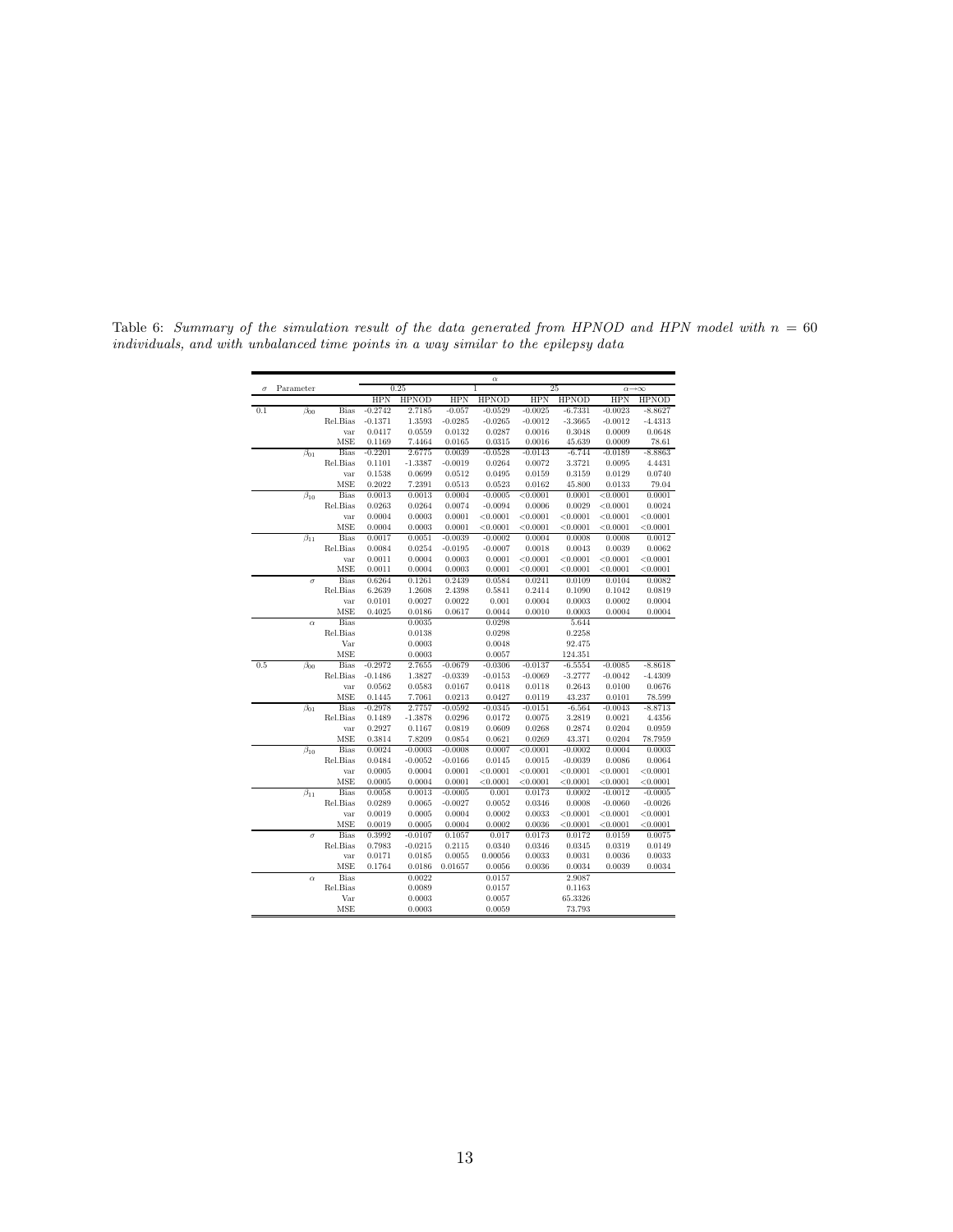Table 7: Summary of the simulation result of  $n = 60$ ,  $t = 10$  for over dispersed data with different  $\alpha$  values and without over dispersion data with HPN and HPNOD using random allocation of patients in to either Treatment or Placebo group

|          |                         |                 |                     |                  |                  | $\alpha$         |                    |                    |                       |                           |
|----------|-------------------------|-----------------|---------------------|------------------|------------------|------------------|--------------------|--------------------|-----------------------|---------------------------|
| $\sigma$ | Parameter               |                 |                     | 0.25             |                  | ī                |                    | 25                 |                       | $\alpha\rightarrow\infty$ |
|          |                         |                 | <b>HPN</b>          | <b>HPNOD</b>     | <b>HPN</b>       | <b>HPNOD</b>     | <b>HPN</b>         | <b>HPNOD</b>       | <b>HPN</b>            | <b>HPNOD</b>              |
| 0.1      | $\beta_{00}$            | Bias            | $-0.1802$           | 2.7192           | $-0.0556$        | $-0.0349$        | $-0.0074$          | $-6.9011$          | $-0.005$              | $-8.7534$                 |
|          |                         | Rel.Bias        | $-0.0901$           | 1.3596           | $-0.0278$        | $-0.0174$        | $-0.0037$          | $-3.4506$          | $-0.003$              | $-4.3767$                 |
|          |                         | var             | 0.0604              | 0.1065           | 0.0175           | 0.0442           | 0.0025             | 0.5803             | 0.002                 | 0.0913                    |
|          |                         | MSE             | 0.0929              | 7.5007           | 0.0205           | 0.0454           | 0.0025             | 48.206             | 0.002                 | 76.71                     |
|          | $\beta_{01}$            | <b>Bias</b>     | $-0.2637$           | 2.6582           | $-0.0943$        | $-0.0842$        | $-0.0375$          | $-6.9305$          | $-0.0007$             | $-8.7487$                 |
|          |                         | Rel.Bias        | 0.1318              | $-1.3291$        | 0.0472           | 0.0421           | 0.0188             | 3.4665             | 0.0004                | 4.3767                    |
|          |                         | var             | 0.1708              | 0.1579           | 0.0827           | 0.1019           | 0.0647             | 0.6739             | 0.054                 | 0.1651                    |
|          |                         | MSE             | 0.2403              | 7.2238           | 0.0916           | 0.1089           | 0.0661             | 48.741             | 0.054                 | 76.71                     |
|          | $\overline{\beta}_{10}$ | <b>Bias</b>     | $-0.0049$           | $-0.0006$        | $-0.0009$        | $-0.0011$        | 0.0002             | 0.0003             | 0.0009                | 0.0010                    |
|          |                         | Rel.Bias        | $-0.0990$           | $-0.0111$        | $-0.0179$        | $-0.0209$        | 0.0029             | 0.0053             | 0.019                 | 0.0202                    |
|          |                         | var             | 0.0017              | 0.0018           | 0.0005           | 0.0005           | < 0.0001           | < 0.0001           | < 0.0001              | < 0.0001                  |
|          |                         | MSE             | 0.0017              | 0.0018           | 0.0005           | 0.0005           | < 0.0001           | < 0.0001           | < 0.0001              | < 0.0001                  |
|          | $\beta_{11}$            | <b>Bias</b>     | $-0.0033$           | 0.0062           | 0.0022           | 0.0039           | 0.0021             | 0.0024             | $-0.003$              | $-0.0031$                 |
|          |                         | Rel.Bias        | $-0.0165$           | 0.0312           | 0.0108           | 0.0195           | 0.0106             | 0.0122             | $-0.015$              | $-0.0155$                 |
|          |                         | var             | 0.0036              | 0.0029           | 0.0016           | 0.0016           | 0.0011             | 0.0011             | 0.001                 | 0.0011                    |
|          |                         | MSE             | 0.0036              | 0.0029           | 0.0016           | 0.0016           | 0.0011             | 0.0011             | 0.001                 | 0.0011                    |
|          | $\sigma$                | <b>Bias</b>     | 0.6288              | 0.1649           | 0.2581           | 0.0871           | 0.0251             | 0.0154             | 0.015                 | 0.0111                    |
|          |                         | Rel.Bias        | 6.2885              | 1.6496           | 2.5808           | 0.8709           | 0.2511             | 0.1543             | 0.145                 | 0.1113                    |
|          |                         | var             | 0.0078              | 0.0050           | 0.0027           | 0.0016           | 0.0004             | 0.0003             | 0.0005                | 0.00005                   |
|          |                         | MSE             | 0.4033              | 0.0322           | 0.0693           | 0.0092           | 0.001              | 0.0006             | 0.0007                | 0.00006                   |
|          | $\alpha$                | <b>Bias</b>     |                     | 0.0057           |                  | 0.0223           |                    | 9.6462             |                       |                           |
|          |                         | Rel.Bias        |                     | 0.0227           |                  | 0.0223           |                    | 0.3858             |                       |                           |
|          |                         | Var             |                     | 0.0005           |                  | 0.0075           |                    | 189.53             |                       |                           |
|          |                         | MSE             |                     | 0.0006           |                  | 0.0080           |                    | 282.58             |                       |                           |
| 0.5      | $\beta_{00}$            | <b>Bias</b>     | $-0.1795$           | 2.7272           | $-0.0730$        | 0.0005           | $-0.0095$          | $-6.7143$          | 0.0024                | $-8.8129$                 |
|          |                         | Rel.Bias        | $-0.0898$           | 1.3636           | $-0.0365$        | 0.0003           | $-0.0047$          | $-3.3572$          | 0.0012                | $-4.4065$                 |
|          |                         | var             | 0.0795              | 0.0984           | 0.0354           | 0.0724           | 0.0106             | 0.3633             | 0.0092                | 0.0467                    |
|          |                         | MSE             | 0.1117              | 7.5363           | 0.0408           | 0.0724           | 0.0107             | 45.445             | 0.0092                | 77.71                     |
|          | $\beta_{01}$            | Bias            | $-0.3174$           | 2.7003           | $-0.0725$        | 0.0005           | $-0.0297$          | $-6.7362$          | $-0.007$              | $-8.8225$                 |
|          |                         | Rel.Bias        | 0.1587              | $-1.3501$        | 0.0362           | $-0.0003$        | 0.0149             | 3.3681             | 0.0004                | 4.4112                    |
|          |                         | var             | 0.1637              | 0.1716           | 0.0997           | 0.1152           | 0.0639             | 0.4184             | 0.0607                | 0.1119                    |
|          |                         | MSE             | 0.2644              | 7.4629           | 0.1049           | 0.1152           | 0.0648             | 45.794             | 0.0608                | 77.95                     |
|          | $\beta_{10}$            | <b>Bias</b>     | $-0.0070$           | 0.0004           | 0.0033           | 0.0039           | 0.0008             | 0.0007             | $-0.0005$             | $-0.0005$                 |
|          |                         | Rel.Bias<br>var | $-0.1404$<br>0.0020 | 0.0071<br>0.0017 | 0.0652<br>0.0006 | 0.0789<br>0.0006 | 0.0166<br>< 0.0001 | 0.0139<br>< 0.0001 | $-0.0096$<br>< 0.0001 | $-0.0105$<br>< 0.0001     |
|          |                         | MSE             | 0.0020              | 0.0017           | 0.0007           | 0.0006           | < 0.0001           | < 0.0001           | < 0.0001              | < 0.0001                  |
|          |                         | Bias            | 0.0066              | 0.0007           | $-0.0002$        | 0.0015           | 0.0001             | 0.0003             | $-0.0033$             | $-0.0034$                 |
|          | $\beta_{11}$            | Rel.Bias        | 0.0329              | 0.0034           | $-0.0008$        | 0.0073           | 0.0007             | 0.0015             | $-0.0163$             | $-0.0169$                 |
|          |                         | var             | 0.0029              | 0.0030           | 0.0015           | 0.0014           | 0.0009             | 0.0009             | 0.0008                | 0.0008                    |
|          |                         | MSE             | 0.0030              | 0.0030           | 0.0015           | 0.0014           | 0.0009             | 0.0009             | 0.0008                | 0.0008                    |
|          |                         | Bias            | 0.3807              | $-0.0039$        | 0.1165           | 0.0048           | 0.0259             | 0.0216             | 0.0218                | 0.0204                    |
|          | $\sigma$                | Rel.Bias        | 0.7614              | $-0.0078$        | 0.2330           | 0.0095           | 0.0518             | 0.0432             | 0.0437                | 0.0409                    |
|          |                         | var             | 0.0114              | 0.0241           | 0.0050           | 0.0077           | 0.0043             | 0.0044             | 0.0048                | 0.0048                    |
|          |                         | MSE             | 0.1563              | 0.0241           | 0.0186           | 0.0077           | 0.005              | 0.0048             | 0.0052                | 0.0052                    |
|          | $\alpha$                | Bias            |                     | $-0.003$         |                  | $-0.0008$        |                    | 5.564              |                       |                           |
|          |                         | Rel.Bias        |                     | $-0.0102$        |                  | $-0.0008$        |                    | 0.2226             |                       |                           |
|          |                         | Var             |                     | 0.0005           |                  | 0.0089           |                    | 89.665             |                       |                           |
|          |                         | MSE             |                     | 0.0005           |                  | 0.0089           |                    | 120.623            |                       |                           |
|          |                         |                 |                     |                  |                  |                  |                    |                    |                       |                           |

models. The DIC result seems to imply that the HPNOD is much better than the HPN model for data with high, moderate, and low overdispersion. Nevertheless, the HPNOD model has slightly smaller DIC values than the HPN for data without overdispersion.

The results of the simulation study also show that there is an effect of cluster size and sample size. The bias and the MSE decrease when the cluster size increase and there is a slight decrease of the bias and the MSE when the sample size increases. To investigate the robustness of the simulation study, three different true values for  $\beta$  were chosen. The results obtained were similar under these three different true values of  $\beta$  which shows the robustness of the simulation study.

Most of our findings for the analysis of the epilepsy data set are in agreement with the findings reported in Molenberghs *et al.* (2007). In both studies, there was a difference in the estimates of the intercepts and also on the inference of the slopes using both models. The HPNOD model shows also that there is no significant change in the number of epileptic seizures over time for the patients who received the treatment while the HPN models does. This underscores the importance of careful extra-dispersion modeling. Further, both models produce non-significant values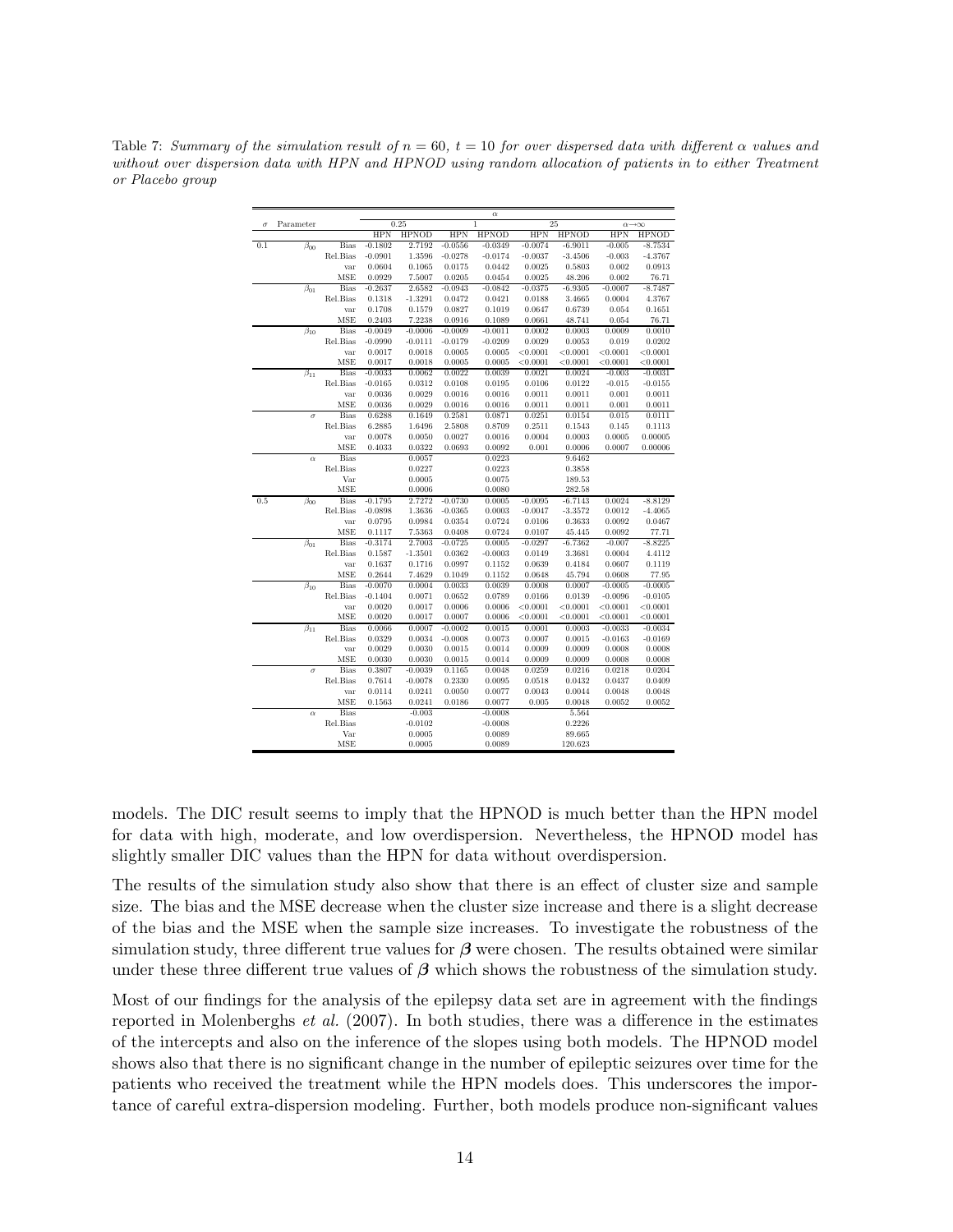Table 8: Summary of the correlation between  $\alpha$  and the parameters for  $n = 60$  and  $t = 10$  for the HPNOD model

|              | $\alpha = 0.25$ | $\alpha=1$ | $\alpha = 25$ | $\alpha \rightarrow \infty$ |
|--------------|-----------------|------------|---------------|-----------------------------|
| $\beta_{00}$ | $-0.58953$      | $-0.8739$  | $-0.96311$    | $-0.97212$                  |
| $\beta_{01}$ | $-0.55579$      | $-0.53827$ | $-0.94476$    | $-0.94223$                  |
| $\beta_{10}$ | $-0.08627$      | $-0.0351$  | 0.067976      | 0.005266                    |
| $\beta_{11}$ | 0.103553        | $-0.24591$ | 0.005057      | 0.230678                    |
| $\sigma$     | 0.103553        | $-0.24591$ | 0.005057      | 0.230678                    |



Figure 6: Simulation Study. Comparison of the MSE of  $\beta_{10}$  for different cluster sizes using the HPN model (solid line) and HPNOD (dashed line). The x-axis represents the value of  $\alpha$  which shows the overdispersion amount and the y-axis represents the MSE.  $n = 60$ 

for the difference and ratio in slopes. However, the study done by Molenberghs et al. (2007) shows that there is significant difference in the slopes using the HPN. In both studies, the HPNOD model fits better than the HPN model. Note that our findings are different form the ones reported in Thall and Vail (1990) and in Lindsey (1993). This should not come as a surprise, because these authors consider a different set of data, studying different compounds.

To conclude, the HPNOD model performs better than the HPN model for data featuring high, moderate and low overdispersion level. However, both models perform similarly for data without overdispersion. Using the HPN model, the bias and MSE of all parameters increases when the overdispersion level increases. The HPN model results in bias and inefficient estimates for all parameters, especially for  $\sigma$  and for data with high overdispersion  $(0 < \alpha \leq 0.25)$ . This may be due to the excess variability resulting from overdispersion not taken into account with the HPN model. This underscores that we should accommodate the extra-model variability. Further investigation is needed to answer the question why the HPNOD model is providing unbiased estimate of the intercepts when the data are generated with moderate overdispersion level but not when there is high overdispersion, low overdispersion, and no overdispersion.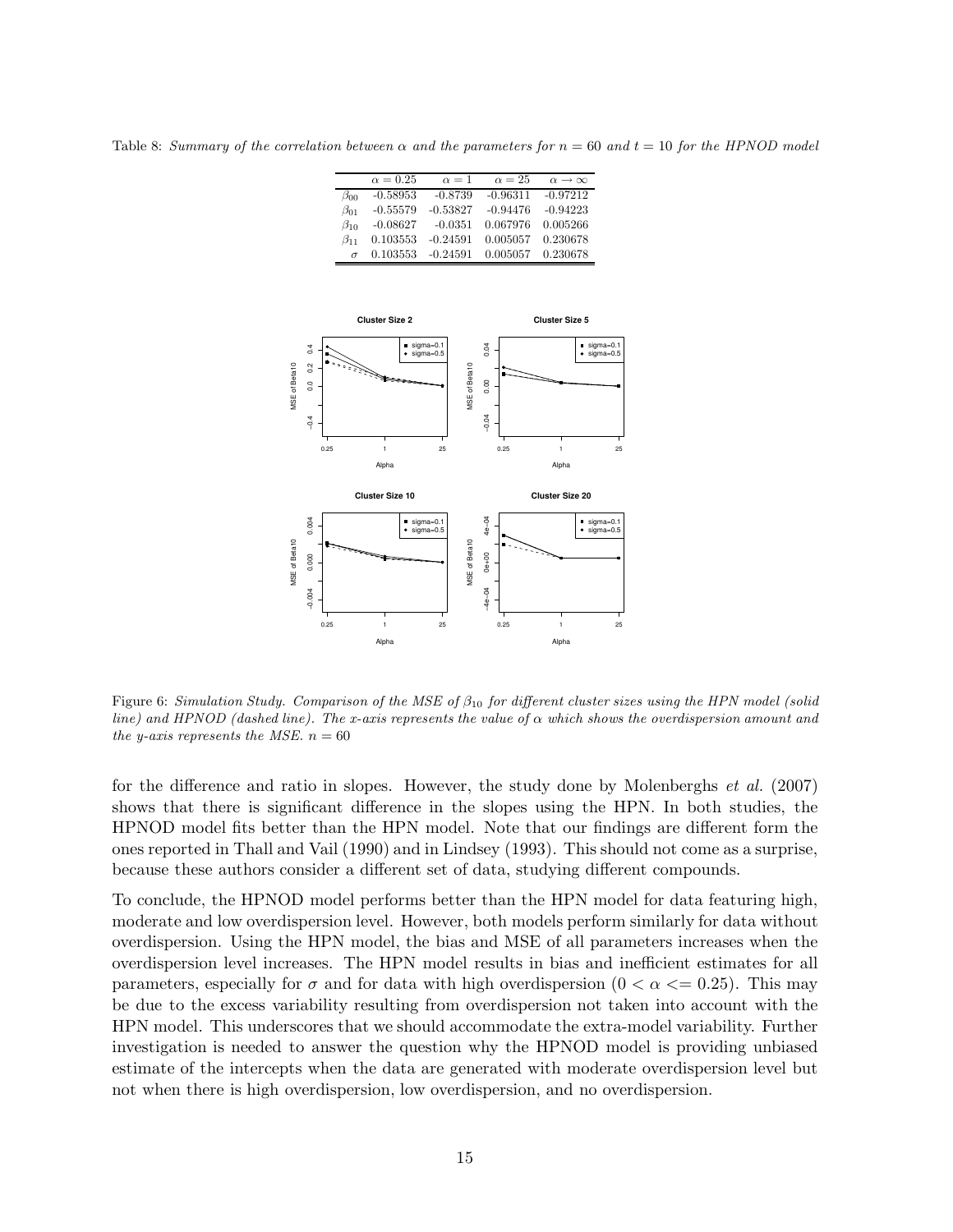

Figure 7: Simulation Study. Comparison of the bias of  $\beta_{01}$  for different cluster sizes using the HPN model (solid line) and HPNOD (dashed line). The x-axis represents the value of  $\alpha$  which shows the overdispersion amount and the y-axis represents the Bias.  $n = 60$ 

## Supplementary Materials

The web-based Supplementary Materials presents the SAS programs for both the epileptic patients data analysis as well as for the onychomycosis trial.

#### Acknowledgment

The authors gratefully acknowledge support from IAP research Network P6/03 of the Belgian Government (Belgian Science Policy). For the simulations, the VSC infrastructure was used — Flemish Supercomputer Center, funded by the Hercules Foundation and the Flemish Government of Belgium — department EWI.

#### References

- Booth, J.G., Casella, G., Friedl, H., and Hobert, J.P. (2003). Negative binomial loglinear mixed models. Statistical Modelling, 3, 179–181.
- Breslow, N. (1984). Extra-Poisson variation in log-linear models. Applied Statistics, 33, 38–44.
- Breslow, N. (1990). Tests of Hypotheses in Overdispersed Poisson Regression and Other Quasi-Likelihood Models. Journal of the American Statistical Association, 85, 565–571.
- Breslow, N.E. and Clayton, D.G. (1993). Approximate inference in generalized linear mixed models. Journal of the American Statistical Association, 88, 9–25.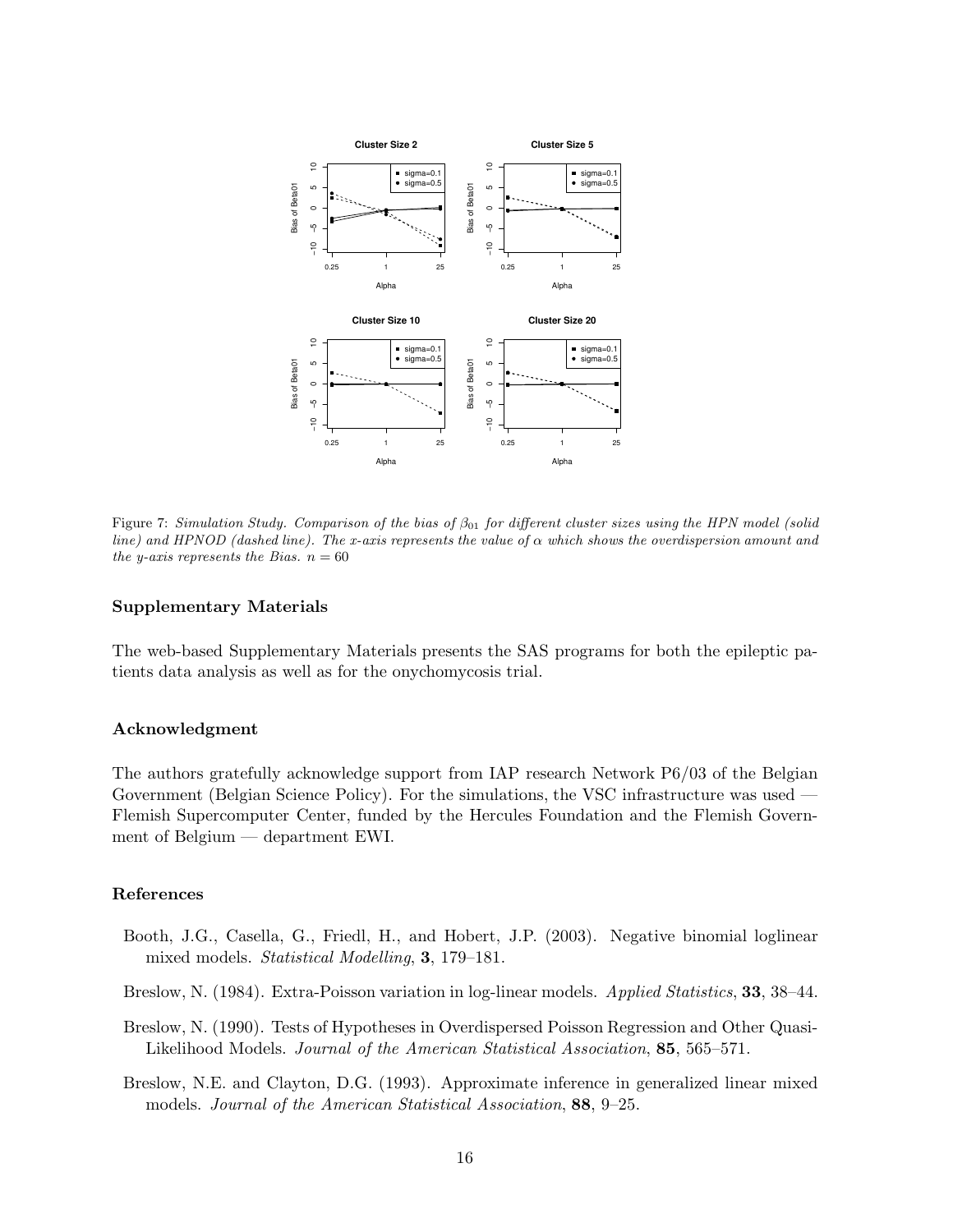

Figure 8: Simulation Study. Comparison of the DIC of HPN and HPNOD for 100 dataset that are generated from  $\beta_{00} = 2$ ,  $\beta_{01} = -2$ ,  $\beta_{10} = 0.05$ ,  $\beta_{11} = 0.2$ , and  $\sigma = 0.1$ . The x-axis represents the value of DIC for the HPNOD model and the y-axis represents the DIC for HPN and the dashed vertical and horizontal line shows the mean of the DIC for the 100 data sets.

Cox, D.R. (1983). Some remarks on overdispersion. Biometrika, 70, 269–74.

- Cramér, H. (1946). *Mathematical Methods of Statistics.* Princeton: Princeton University Press.
- Faught, E., Wilder, B.J., Ramsay, R.E., Reife, R.A., Kramer, L.D., Pledger, G.W., and Karim, R.M. (1996). Topiramate placebo-controlled dose-ranging trial in refractory partial epilepsy using 200-, 400-, and 600-mg daily dosages. Neurology,  $46, 1684-1690$ .
- Gelman, A. (2006). Prior distribution for variance parameters in hierarchical models. Bayesian Analysis, 3, 515-533.
- Gelman, A. and Rubin, D.B. (1992). Inference from iterative simulation using multiple sequences (with discussion). Statistical Science, 7, 457-511.
- Gelman, A., Carlin, J.B., Stern, H.S, and Rubin, D.B. (2004). Bayesian Data Analysis. New York: Chapman and Hall.
- Hinde, J. and Demétrio, C.G.B. (1998a). Overdispersion: Models and estimation. Computational Statistics and Data Analysis, 27, 151–170.
- Hinde, J. and Demétrio, C.G.B. (1998b). *Overdispersion: Models and Estimation*. São Paulo: XIII Sinape.
- Iddi, S., and Molenberghs, G. (2012). A combined overdispersed and marginalized multilevel model. Computational Statistics and Data Analysis, 56, 1944–1951.